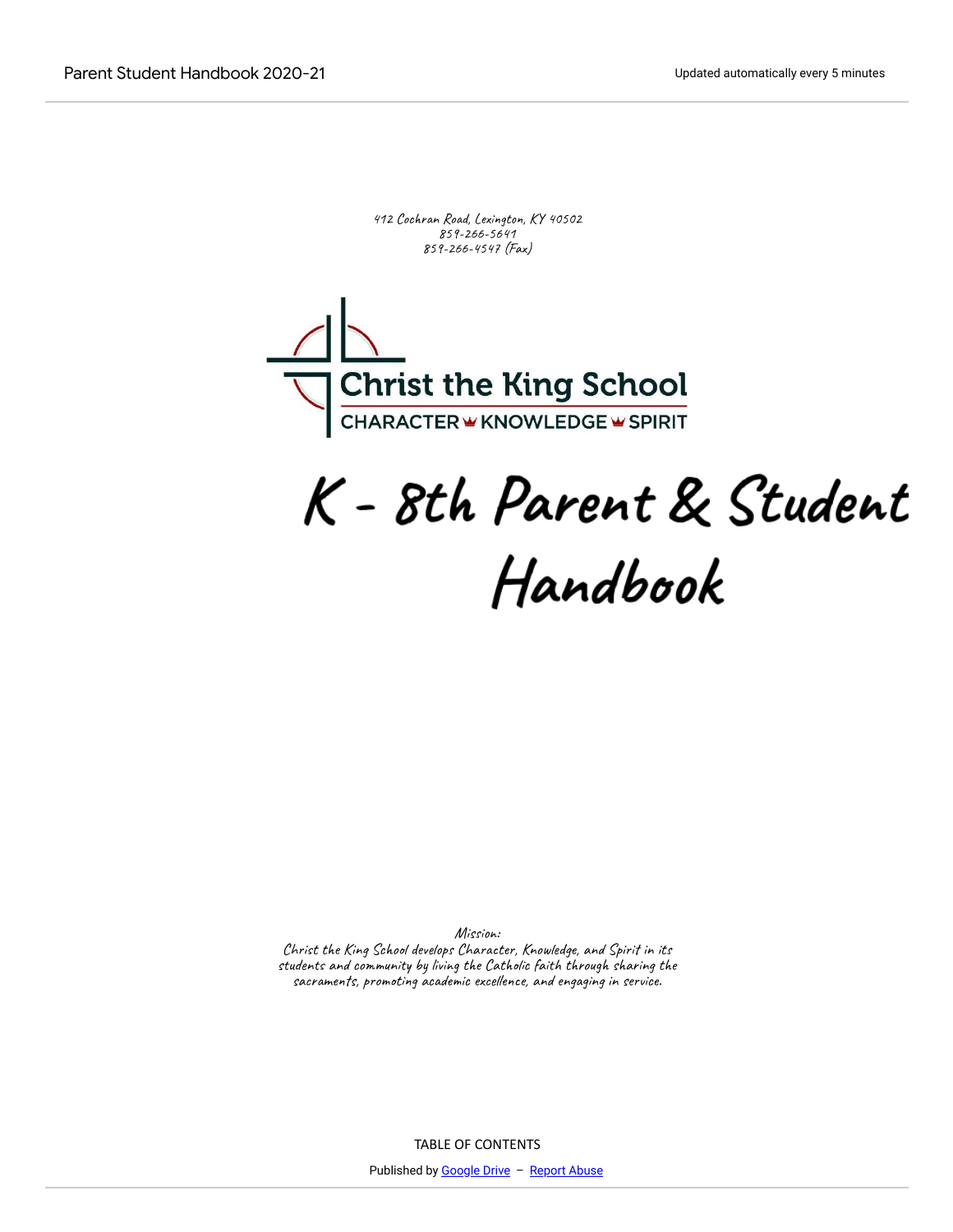- POLICIES and PROCEDURES 100. ANNOUNCEMENTS
- 101. ARRIVAL
- 102. ATTENDANCE POLICY
	- a. TRUANCY AND HABITUAL TRUANCY FOR ABSENCES
- b. TARDINESS
- c. TRIPS
- 103. BOOKS
- 104. CATHOLIC IDENTITY
- a. SACRAMENTAL FORMATION
- 105. CLOSING / DELAYED OPENINGS
- a. E-DAY
- 106. COMMUNICATION WITH TEACHERS
- 107. DESKS AND LOCKERS
- 108. DISCIPLINE
	- a. BULLYING
	- b. THREATENING BEHAVIOR
- 109. DISMISSAL
- 110. ELECTRONIC DEVICES
	- a. CELL PHONES
	- b. STUDENT DEVICES
- 111. EMERGENCY MANAGEMENT
- 112. ENROLLMENT
- 113. EXTENDED DAY PROGRAM (EDP)
- 114. FIELD TRIPS
- 115. FINANCIAL OBLIGATIONS
	- a. TUITION
	- b. TUITION PAYMENTS & PAST DUE ACCOUNTS
- c. SCHOOL YEAR FEES
- 116. GRIEVANCES (DSBP 3003-3 & APPENDIX B)
- 117. HEALTH
	- a. ALLERGIES
	- b. MEDICATION
- c. STUDENT ILLNESS
- d. STUDENT RECORDS
- e. IMMUNIZATIONS
- 118. HOMEROOM PARENT
- 119. HOMEWORK
	- a. MIDDLE SCHOOL HOMEWORK POLICY
- 120. INTERRUPTIONS
- 121. LEAVING THE PREMISES
- 122. MORNING CARE
- 123. NON-CUSTODIAL PARENTS' RIGHTS (DPSB 3004)
- 124. NUTRITION & CAFETERIA
	- a. PEANUTS
- 125. PARENT/GUARDIAN CODE OF CONDUCT
- a. PARENTAL COOPERATION
- 126. PARENTS AND VISITORS
- 127. STUDENT PHOTO & VIDEO USAGE
- a. PICTURES AND MEDIA
- b. STUDENT PARTICIPATION IN CLASSROOM ONLINE MEETINGS
- 128. PROMOTION
	- a. RETENTION
- 129. PROPERTY
- 130. RECORDS
- 131. REPORT CARDS/GRADES, ADVISORS & CONFERENCES
- 132. SCHOOL DIRECTORY
- 133. SCHOOL TELEPHONE
- 134. STUDENT SAFETY
- 135. SUPERVISION
- 136. SUCCESS & RAISING THE BAR
- a. STUDENT SUPPORT PLANS
- 137. TECHNOLOGY ACCEPTABLE USE
	- a. GENERAL CONDUCT
	- b. CKS TECHNOLOGY HANDBOOK
	- c. ONLINE SUBSCRIPTIONS
- 138. TOYS AND PETS
- 139. UNIFORMS
	- a. UNIFORM POLICY
	- b. IMPLEMENTATION OF UNIFORM POLICY
	- c. CONSEQUENCES OF FAILURE TO COMPLY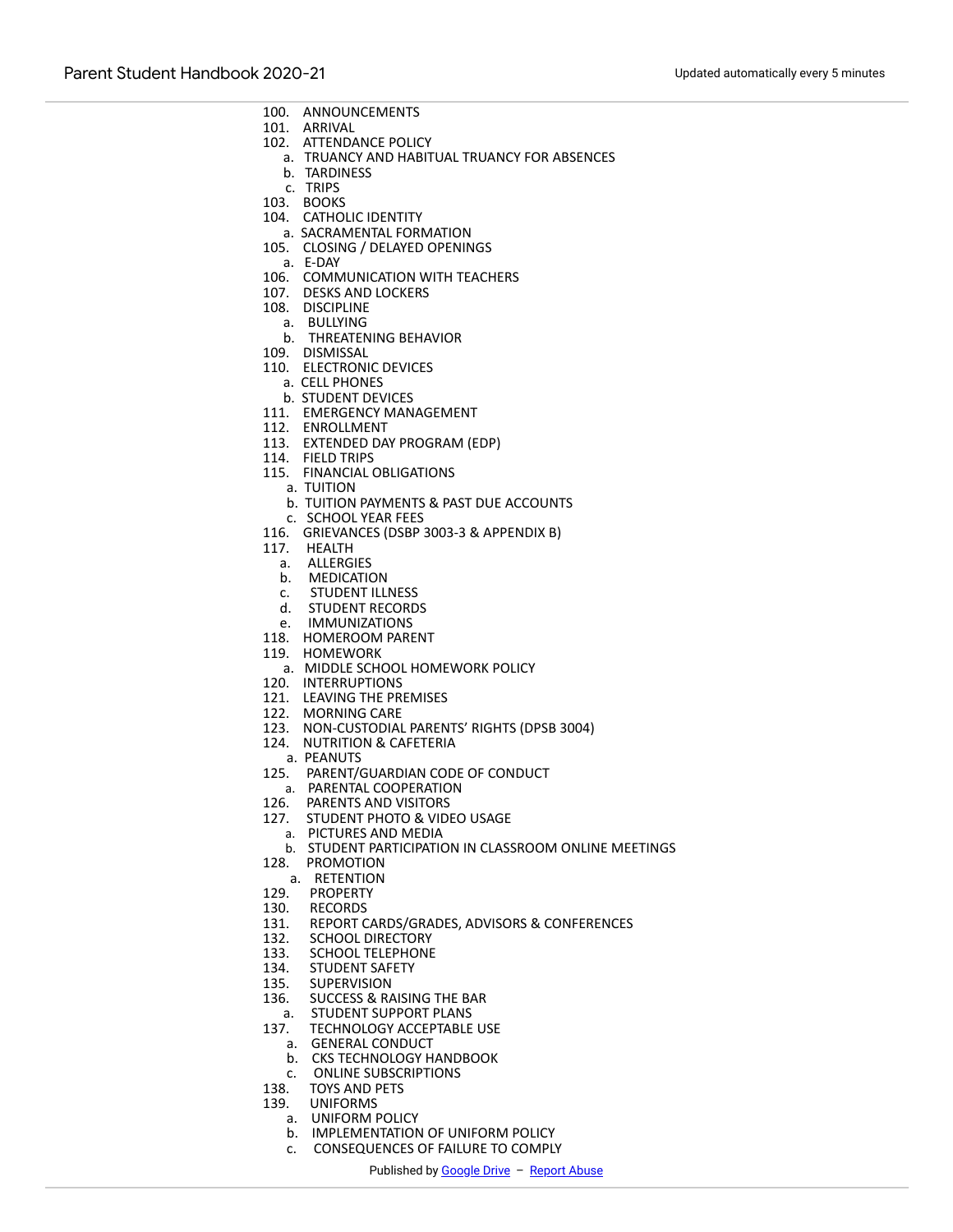#### **INTRODUCTION**

Christ the King School (CKS) is a parish school and is a part of the system of schools operating under the direction of the Catholic Diocese of Lexington and its Catholic Schools Office. This handbook contains the official policies of Christ the King School and incorporates those of the Diocese. All the Diocesan School Board Policies (DSBP) are found in the Office of Catholic Education Handbook and are available in the school office. This handbook should be used in conjunction with the CKS Faculty/Staff Handbook.

# **VISION STATEMENT**

CKS students will live the Catholic faith in a global society.

# **MISSION STATEMENT**

Christ the King School develops Character, Knowledge, and Spirit in its students and community by living the Catholic faith through sharing the sacraments, promoting academic excellence, and engaging in service.

# **FAITH GUIDELINES FOR SUCCESS**

**F**ind Christ in others **A**ccept responsibility **I**nspire integrity & honesty **T**reat others with dignity & respect **H**onor God, yourself & others

**GOVERNANCE**

#### **DIOCESE OF LEXINGTON**

The Bishop of a diocese has the ultimate authority and responsibility for Catholic education. In parish schools, the Bishop dels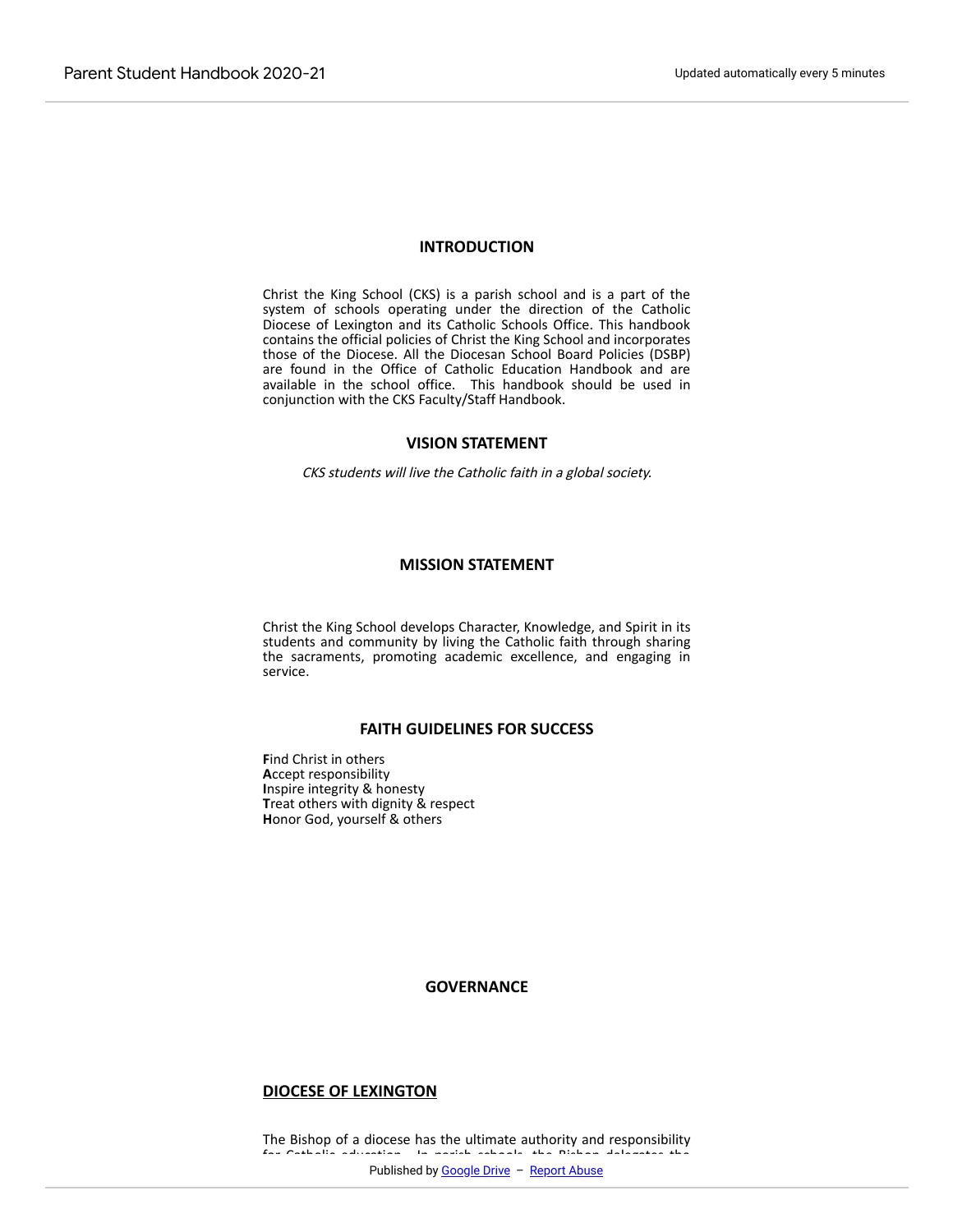group that provides policy direction for the educational programs of the school, to promote the implementation of said policies, and to insure that all local policies are in accordance with the intent and spirit of the policies established for the school system by the Diocese of Lexington School Council. The Bishop delegates responsibility for the administration of the schools to the Superintendent of Schools.

# **CATHEDRAL OF CHRIST THE KING SCHOOL COUNCIL**

The Christ the King School Board/Council includes representatives of the school parents and the parish and is subject to the diocesan policies on education. The School Council is an advisory group that provides policy direction for the educational programs of the school, to promote the implementation of said policies, and to insure that all local policies are in accordance with the intent and spirit of the policies established for the school system by the Diocese of Lexington School Council.

# **PRINCIPAL, FACULTY AND STAFF**

The principal is the educational, spiritual, managerial, and community leader who promotes the success of all students by advocating, nurturing, and sustaining a school culture and instructional program conducive to student learning and staff professional growth. The principal reports to the rector and to the superintendent of Catholic Schools. The faculty and staff support the mission of the school and the religious dimension of the school. The faculty and staff are under the direction of the principal in all school matters and observe all regulations of the school and the policies of the Catholic Schools Office.

# **PARENT-TEACHER ORGANIZATION**

The Parent-Teacher Organization is an active group of parents and teachers working together to enhance the school's overall effectiveness through coordinated efforts in many areas including fundraising, technology acquisition, extracurricular programs, athletic events, school and facility improvements, and a variety of social activities. Membership in the PTO is available to the parents of all children enrolled in CKS.

POLICI

**100.**

### **ANNOUNCEMENTS**

Morning Prayer and announcements will be made on the intercom each day at 7:50 a.m. All people in the building should stop their other activities temporarily and participate in Morning Prayer and pledge.

**101. ARRIVAL**

**See Reopening Plans & Carline Videos**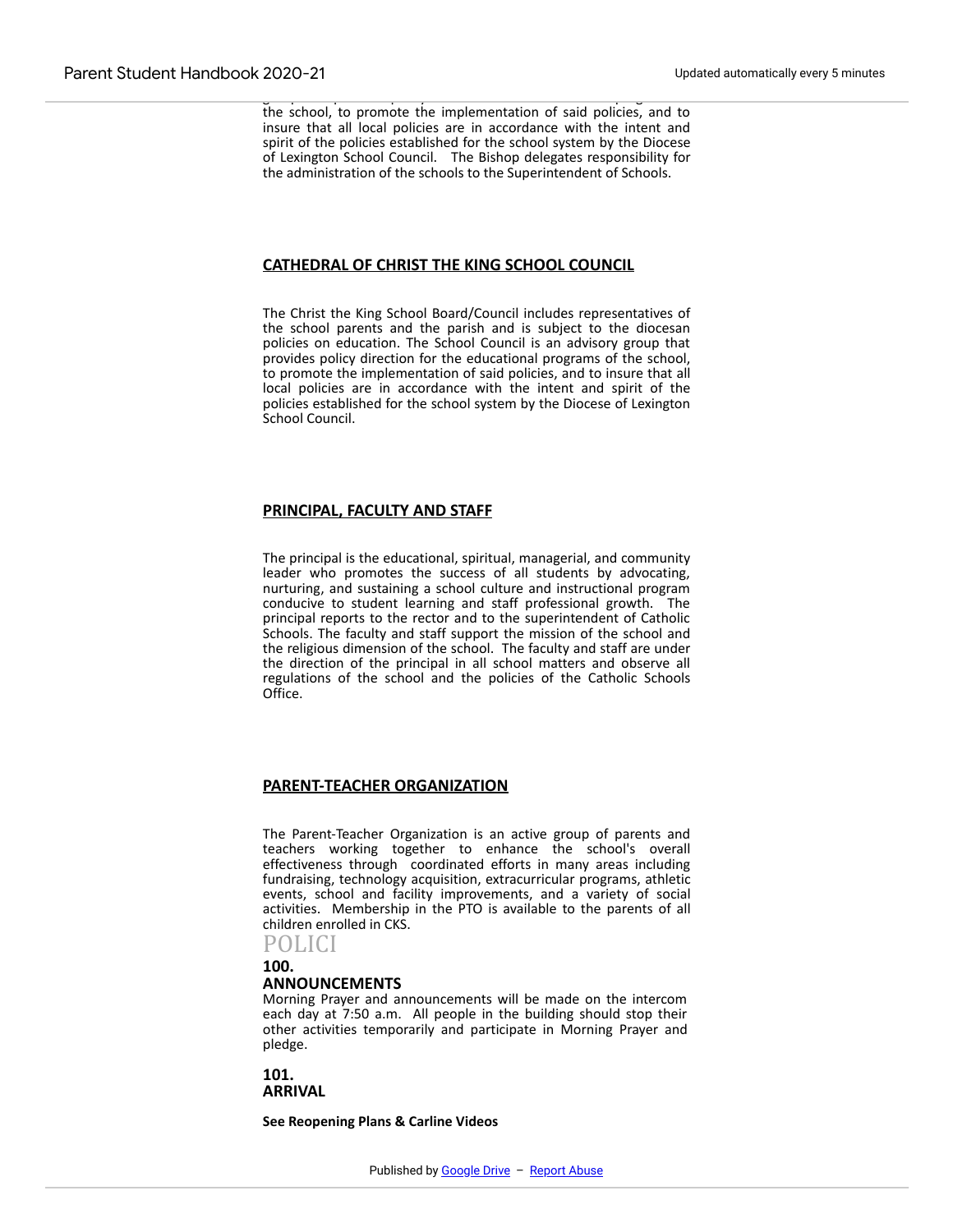\*Preschool parents: Please note designated preschool parking and entrance on map.

which will merge into the drop-off line.

#### **Bike Riders**

Upon arrival, students should walk their bike through the crosswalk at the front entrance, to the back sidewalk along the gym, and walk their bikes around back to the bike rack. Students who ride bikes to school must always walk them across the parking lot and park them at the school entrance nearest the gym entrance.

### **102.**

# **ATTENDANCE**

Students enrolled at CKS are expected to be in school daily. Our partnership in your child's education is dependent on your child being present in all classes in order to receive classroom instruction. Students who are absent from school are required to have a legitimate, valid excuse. Parents/guardians shall make reasonable efforts to advise the school of the reason of the child's absence on the first day of the child's absence.

- When students are ill, parents must call the school office to report their absence. Parents may call before 10:00 a.m. to request work for an absent child in grades 1-5.
- Homework assignments for grades (6-8) are available on Google Classroom and Renweb homework portal. Parents are encouraged to utilize Renweb and/or other digital platforms (i.e.Google Classroom) to retrieve homework first. If parents have questions after accessing work, they should email the teacher(s) with any questions. However, teachers may not be able to respond until evening hours. Therefore, students will be responsible for initiating any questions, requests, etc. upon return in relation to missed work.
- Students will be allowed to make up all work in the same number of days that corresponds to their absence.
- Upon a student's return to school, he/she shall present a note signed by his/her parent/guardian or medical professional to their homeroom/first period teacher who will send to the school's secretary.

The note should include:

Current date, the student's first and last name, date(s) of absence(s), the reason for the absence(s) and the parent/guardian's signature. If a note is not received within three days, the absence shall be deemed unexcused.

The following are valid excuses, but not limited to:

- Medical Reasons (dr. appointment, sick, chronic illness, surgery, etc.)
- Educational Testing/Purposes
- Prearranged Educational Trips approved by the Principal
- Judicial requirements

#### **102a. TRUANCY AND HABITUAL TRUANCY FOR ABSENCES**

\*The Commonwealth of Kentucky defines truancy in the following manner: "Any student who has been

absent from school without valid excuse for three (3) or more days, or tardy without valid excuse on three (3) or more days, is a truant. Any student who has been reported as a truant two (2) or more times is an habitual truant." (KRS 159.50).

School personnel shall follow these procedures regarding truant and habitually truant students:

● When a student is determined to be truant for the **first time** (three unexcused absences), an email shall be sent from the school to the parent/guardian informing them of school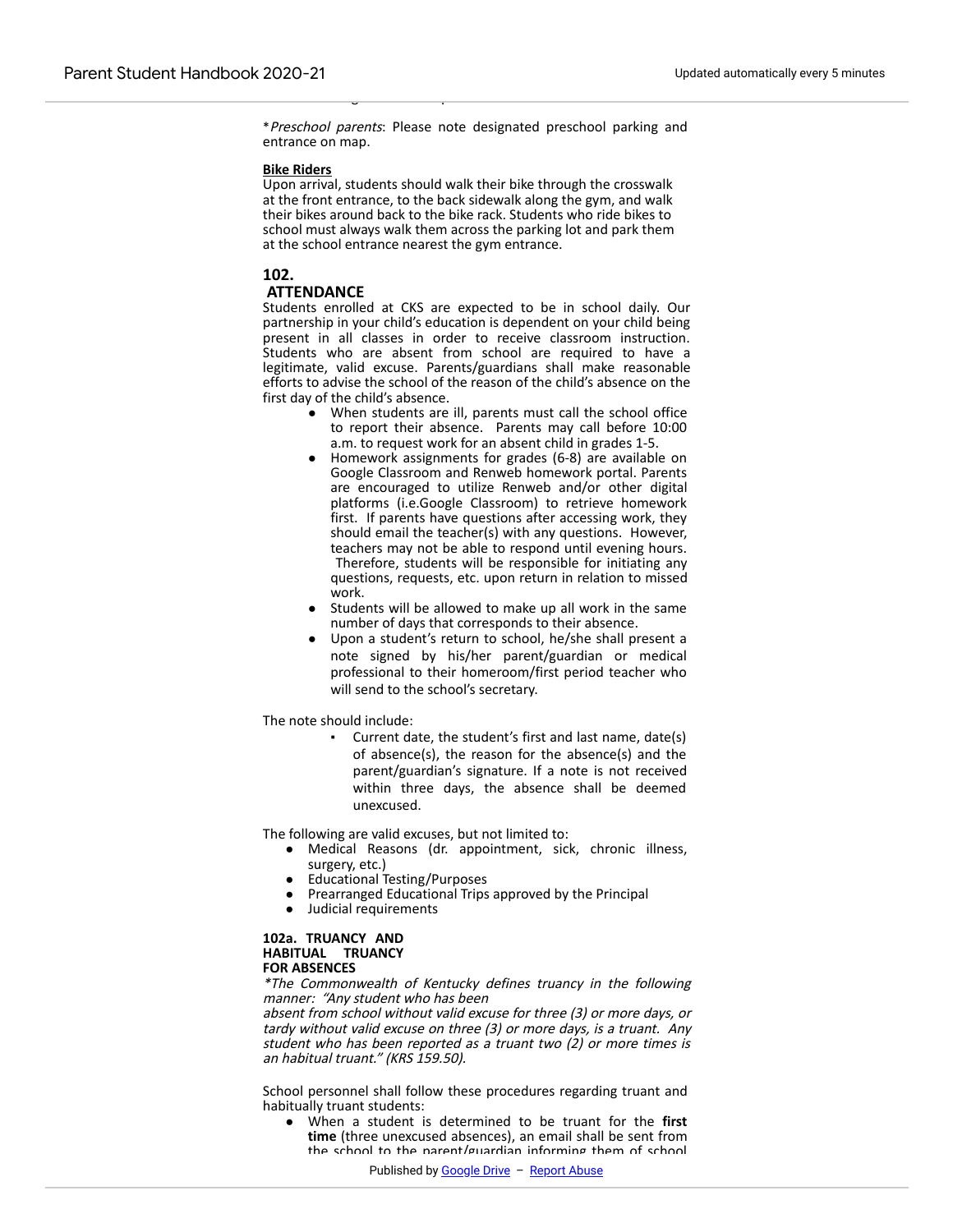$\mathbf{v}$ notifying them their child has been deemed a truant for a second time. Parents will be asked to meet with the Dean of Students. A copy of the letter shall be kept in the student's file.

● When a student is determined to be a **habitual truant**, having accumulated nine unexcused absences, the school shall contact the parent/guardian by sending a written notice requiring immediate compliance with attendance policies and specifying possible enrollment consequences as a result of the accumulated unexcused absences. A copy of the letter shall be kept in the student's file.

**Note:** The school will require a note from a doctor if a student's absences become excessive. The school reserves the right to determine an appropriate course of action at any time during this process. If attendance does not improve, CKS maintains the right to ask the student not to return. Truancy information may be used in evaluating future financial assistance.

#### **102b.**

#### **TARDINESS**

Tardiness has a negative impact on learning and is a disruption for other students in the classroom.

- A student is considered tardy if he or she arrives after 8:00 a.m. Students arriving after 8:00 a.m. must report to the office to receive a tardy slip. Students will need to present a tardy slip to their teacher upon arrival.
- Students must be checked in or out, authorized persons should call the office or buzz the front office from the front entrance and wait, without entering the building. The parent should be masked at the front door. A staff member will meet a parent at the door.
- Throughout the school day, middle school students have three minutes between class periods to arrive at their next class. Any middle school student who arrives at his/her classroom late will be deemed tardy for the class and should be sent to the office. These tardies are also counted in the student's overall number of tardies.
- **Tardy students are considered either:** ➢ **Excused** ➢ **Unexcused**
- 
- 

Tardies become part of the student's permanent record. Please note the following in relation to tardies:

If a student arrives after 8:00 and before 10:00, he or she will be marked tardy.

● If a student arrives after 10:00 and before 1:30, it will be counted as a half day absence.

● If a student arrives after 1:30, it will be counted as a full day absence.

● If a student leaves school before 10:00, he or she will be counted absent.

● If a student leaves between 10:00 and 1:30, it will be counted as a half days absence.

The parent of any student who is tardy **three times** without valid excuse:

> Will be notified via an email from Renweb. When a student is tardy for the fourth time, he/she will serve a morning detention.

The parent of any student who is tardy **six times** without valid excuse:

> Will be notified via an email from Renweb. When a student is tardy for the seventh time, he/she will serve a morning detention.

The parent/guardian of any student who is tardy **eight times** without valid excuse:

> ● Will conference with the Dean of Students who will determine an appropriate course of action. However, all tardy occurrences will become a part of the child's permanent record.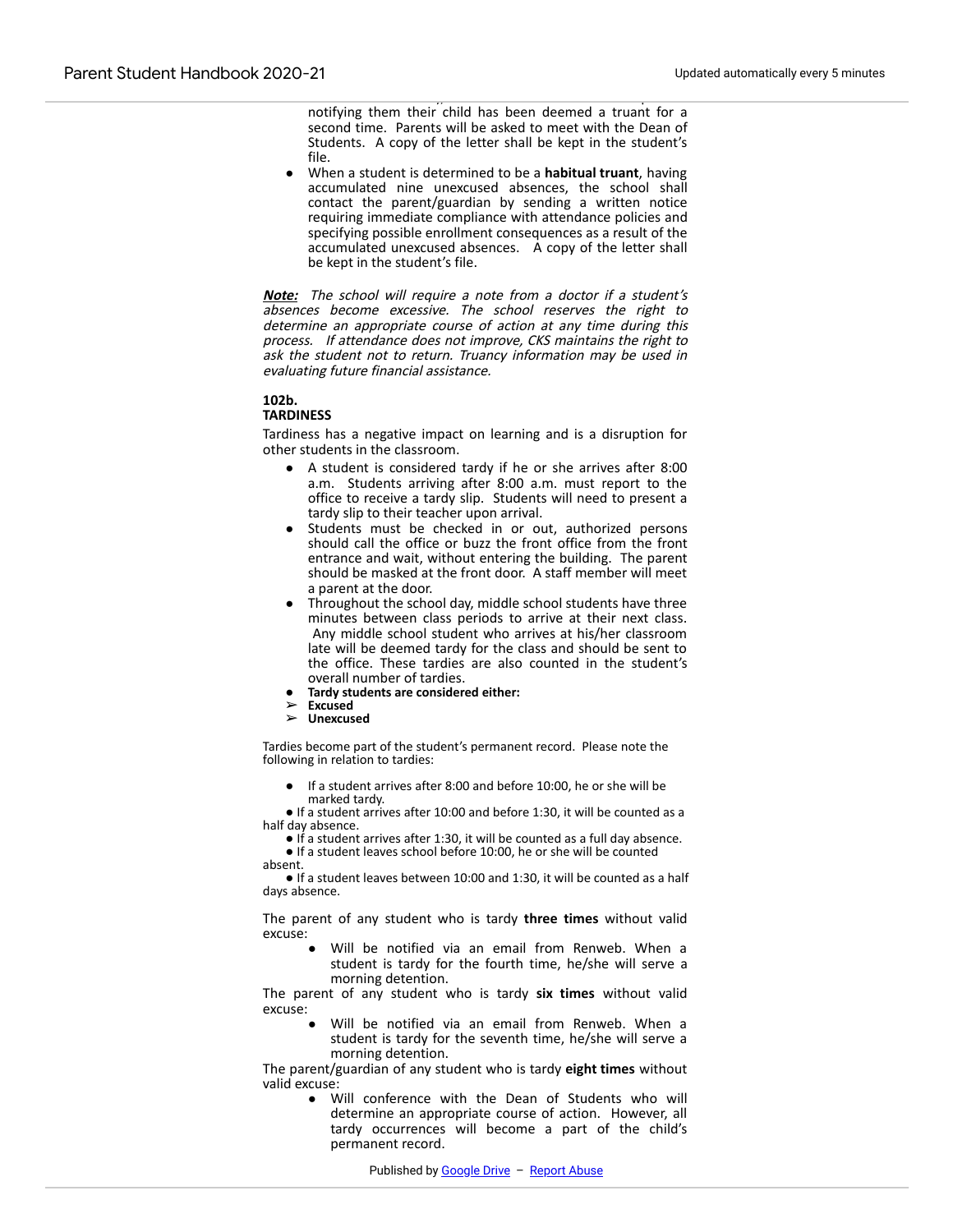The following are **NOT** valid excuses for tardiness but not limited to:

- Over-slept/Slept-In
- Alarm malfunction
- Forgot backpack, lunch, etc.

● Onset of inclement weather

**Note:** \*The school reserves the right to determine an appropriate course of action at any time during this process. If attendance does not improve, the school reserves the right to ask the student not to return. Truancy information may be used in evaluating future financial assistance.

# **102c.**

#### **TRIPS**

It is the firm belief of CKS that students should **NOT** be taken out of class for trips or vacations unless there are very special reasons. Parents who intend to take their children on trips should contact the principal in writing, who will then notify the teachers. Parents should include in writing the following, but not limited to:

- The place of destination
- Description of educational significance
- Dates Listed (including number of days the student will be absent)
- Description of the child's current, academic performance
- Confirmation that parents understand work is to be made up upon return and in the number of days which the student was absent.

**Note:** Failure to contact the school principal prior to a trip may mean that students will not be allowed to make up the work. Absences due to excessive family vacations will not be excused.

#### **If you travel to or through a COVID-19 hotspot, you must quarantine for two weeks.**

#### **Assignments from Student Absences**

All work needs to be completed upon return to school within the number of days a student was absent. Missed assignments may be found on RenWeb and/or Edmodo. Work covered during a child's absence will not be available for make-up until the child returns to school as lessons change, are modified, retaught, etc. Students are responsible to schedule with the teacher missed quizzes and tests. Although students may complete assignments missed during his/her absence, teacher instruction missed by an absence cannot be retaught.

#### **103.**

#### **BOOKS**

Students rent textbooks from the school and are responsible for maintaining them in the condition in which they are received. Books are labeled and numbered by the teachers who keep an accurate record of which books are given to each child. Fines will be imposed for damaged or lost books. Report cards may be withheld pending return of textbooks at the end of the year.

# **104. CATHOLIC IDENTITY**

The most important part of our educational program is the religious and moral education of students. Daily religion classes help students grow in knowledge of their faith. Students also have many opportunities to practice their faith through prayer and service. Faith grows naturally in our Christian community where it is modeled and encouraged by teachers and staff. Teachers continually strive to integrate religion in the daily life of the students and in all areas of the curriculum.

All students must attend/participate in religion classes and in religious services of the school. Mass and religion services are an important part of Christ the King School. Students participate in service activities across all grade levels.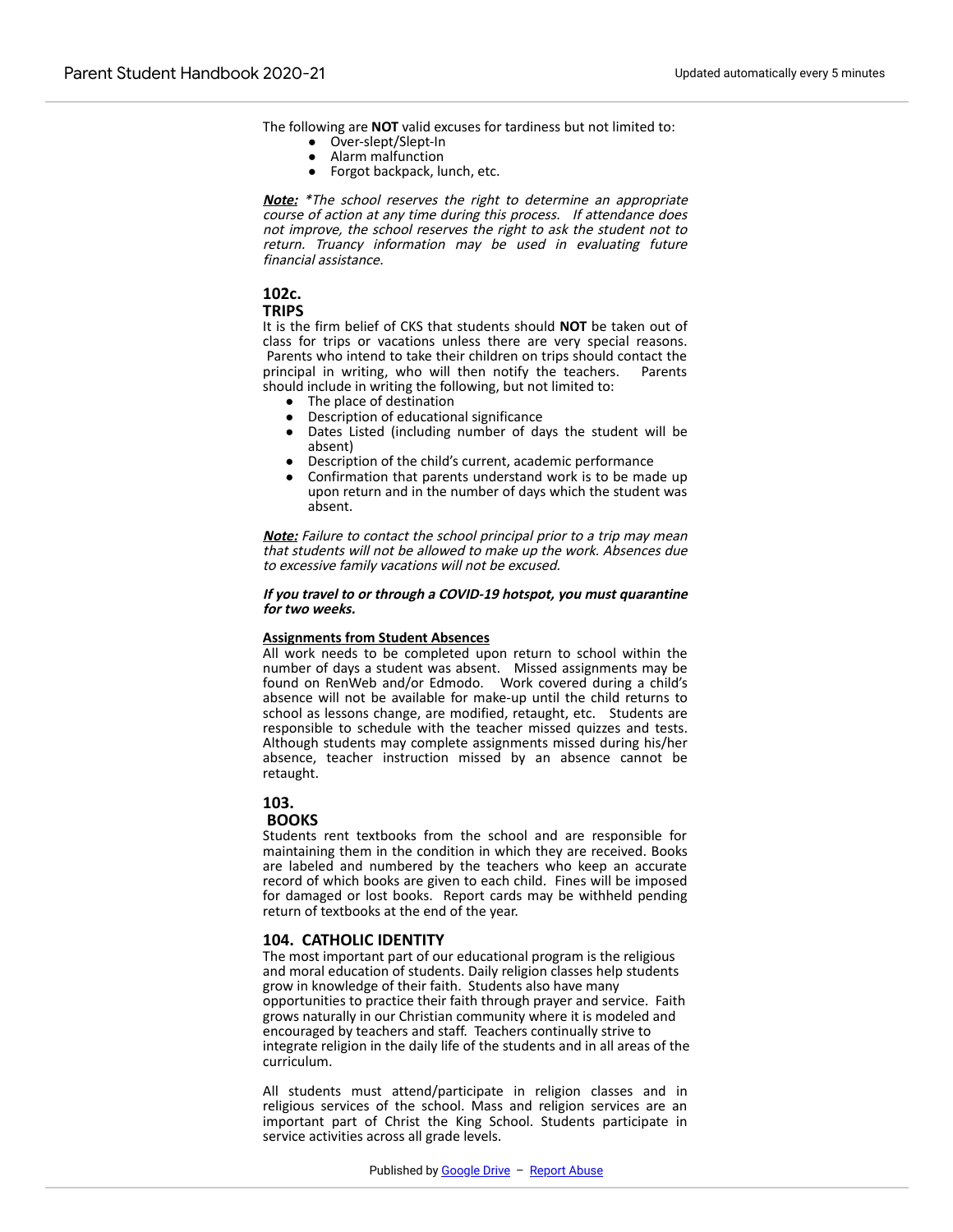- Since the Eucharist is central to the Catholic way of life, students regularly prepare and participate in liturgy that is appropriate for their age and developmental level. Students have the opportunity to receive the Sacrament of Reconciliation during the school year.
- Second graders customarily receive First Reconciliation and First Holy Communion. Due to the importance of these sacraments, a great deal of class time during religious instruction is spent preparing students. Meetings are also held to assist parents in the preparation of the children.
- Eighth graders are invited to participate in the sacrament of Confirmation. Catechesis by the classroom teacher and one or more of our parish priests is held during the regular religion class. Students are required to participate in service projects and a special retreat day. Meetings are held to assist parents in the preparation of the children.

#### **105. CLOSING / DELAYED OPENINGS**

**104a. SACRAMENTAL FORMATION**

When it is necessary to close school or delay the start of classes due to inclement weather or other causes, the announcement will be made between 6:00 a.m. and 6:30 a.m. on TV channels 18, 27, and 36. School closing will also be posted on RenWeb, emailed and texted to parents. On occasion, we will announce a late start which means that school will begin at 8:50 a.m., with supervision of students beginning at 8:30 a.m. Afternoon dismissal will remain at the regular time on those days.

#### **105 a. E-DAY**

In certain circumstances, the school may opt for an electronic day (eday). The purpose of the E-Day is to provide and reinforce instruction, electronically, in order to maintain the safety of students, families, and school staff. Families will be notified of these days as outlined above. Please make sure all your contact information is up -to- date in RenWeb. Since these are work days for teachers, they will be available, via email, from 9 a.m. to 3 p.m. Work for all students will be posted by 9:00 a.m. that morning, unless otherwise instructed. An E-day will count as a school day.

\*CKS will **NOT** have more than two consecutive e-days in order to protect the value of instruction unless directed by the diocese..

Elementary teachers will communicate their preferred method of delivering E-day assignments at the Elementary Back-to-School Parent Night, with a follow-up in their weekly newsletter. All middle school work will be posted on Google Classroom. Students will need to follow each individual teacher's instructions to access and turn in assignments; however, there will be a forty-eight hour grace period for turning in all assignments. Students should turn in all work within forty-eight hours of assignment for full credit.

In the event of a closure, due to COVID-19, we will implement our Teaching and Learning Plan - the Full Online closure plan

#### **106.**

#### **COMMUNICATION WITH TEACHERS**

Parents are welcome to communicate with teachers about their children's progress. Ideally, parents will review information in RenWeb at least weekly to have up-to-date information. After reviewing RenWeb, parents of middle school students should:

- Address questions to their students before contacting teachers in order to help students assume responsibility for their school work.
- Address questions or concerns with the teacher via email keeping in mind that teachers will make every effort to respond within 24 hours. (See Parental Cooperation: **(See Parental Cooperation: Section 125a)**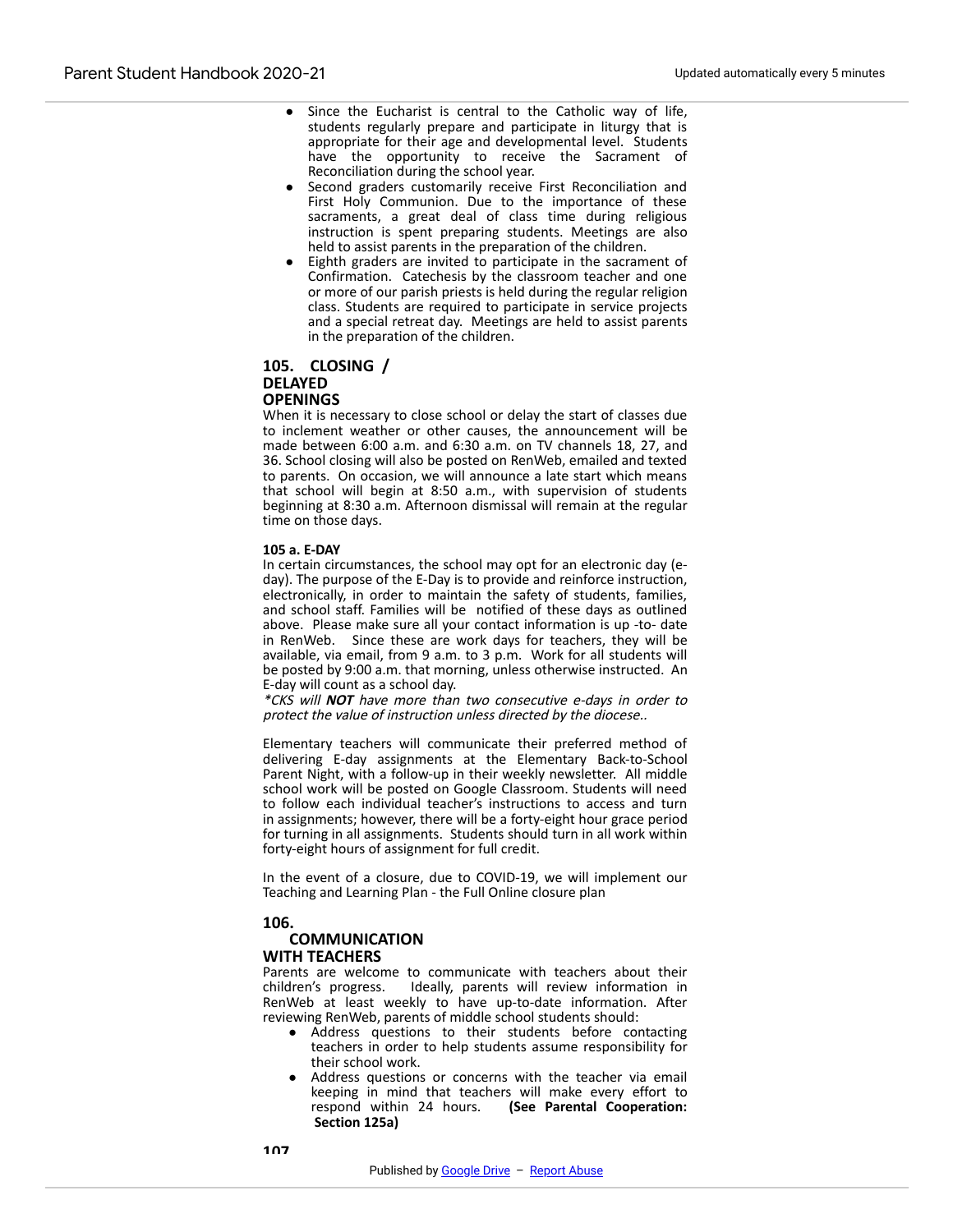the right to inspect desks and lockers without giving advance notice to students. Lockers in the middle school must be secured by a lock purchased through the office.

#### **108. DISCIPLINE**

The choice of Christ the King is a choice of values. When parents select Christ the King School, they agree to be governed by the basic philosophy of the school, its rules and procedures, and the Catholic values which are at the heart of the school. They agree to work with the school to help each child develop a sense of honor, integrity, and responsibility toward self and others. One of the most important lessons of education is discipline. While it does not appear as a subject, it underlies the entire educational structure. Discipline is the foundation that helps to develop self-control, character, order, and efficiency.

Parents are asked to help students develop a correct attitude toward discipline and to recognize that an effective school requires order and structure. With all of us working together to teach discipline, the education of all pupils will be enhanced.

Christ the King uses discipline notices in middle school. These are only used for elementary students in limited circumstances. Pink slips are for minor misbehaviors, and white slips are for major misbehaviors. Parents are asked, through these notices, to reinforce the teachers' efforts. Discipline slips are emailed to the Dean of Students who in return emails those slips to parents. Parents email receipt to the Dean of Students.

#### **PINK SLIPS**

In addition to the implementation of classroom management plans, disobedience or repeated minor behaviors will result in a pink slip. Students who receive three pinks slips will serve morning detention. Some examples of behavior, but not limited to, for which pink slips may be issued are:

- Disrespectful, disruptive or inappropriate behavior, which includes educational disruptions linked to social media
- Unauthorized gum chewing; unauthorized eating in class
- Three (3) uniform violations
- Three (3) Technology Abuse Policy violations (See **Technology Abuse Policy:Section 137**)
- Unprepared for class

#### **WHITE SLIPS**

More serious misbehavior will result in students receiving a white slip. Students who receive one white slip will serve a morning detention. Other punishments, appropriate to the infractions, may also be required. Some examples of behavior for which white slips might be issued are, but not limited to:

- Abuse of the technology acceptable use policy
- A known bullying offense
- Cheating (also, an automatic zero grade)
- Destruction/vandalism
- Disregard for adult authority
- Disrespect of adults or other students
- Lack of respect for school and/or individual property
- **Fighting**
- Forgery/falsifying of any signature
- Harassment
- Major disturbance, which includes educational disruptions linked to social media
- Obscene language, gesture, notes, etc.
- Inappropriate physical contact (pushing, shoving, kicking, slapping, excessive horseplay)

**A first detention** occurs when students receive three (3) pink slips or one (1) white slip. At this time, they will be required to serve a 7:00 a.m. detention.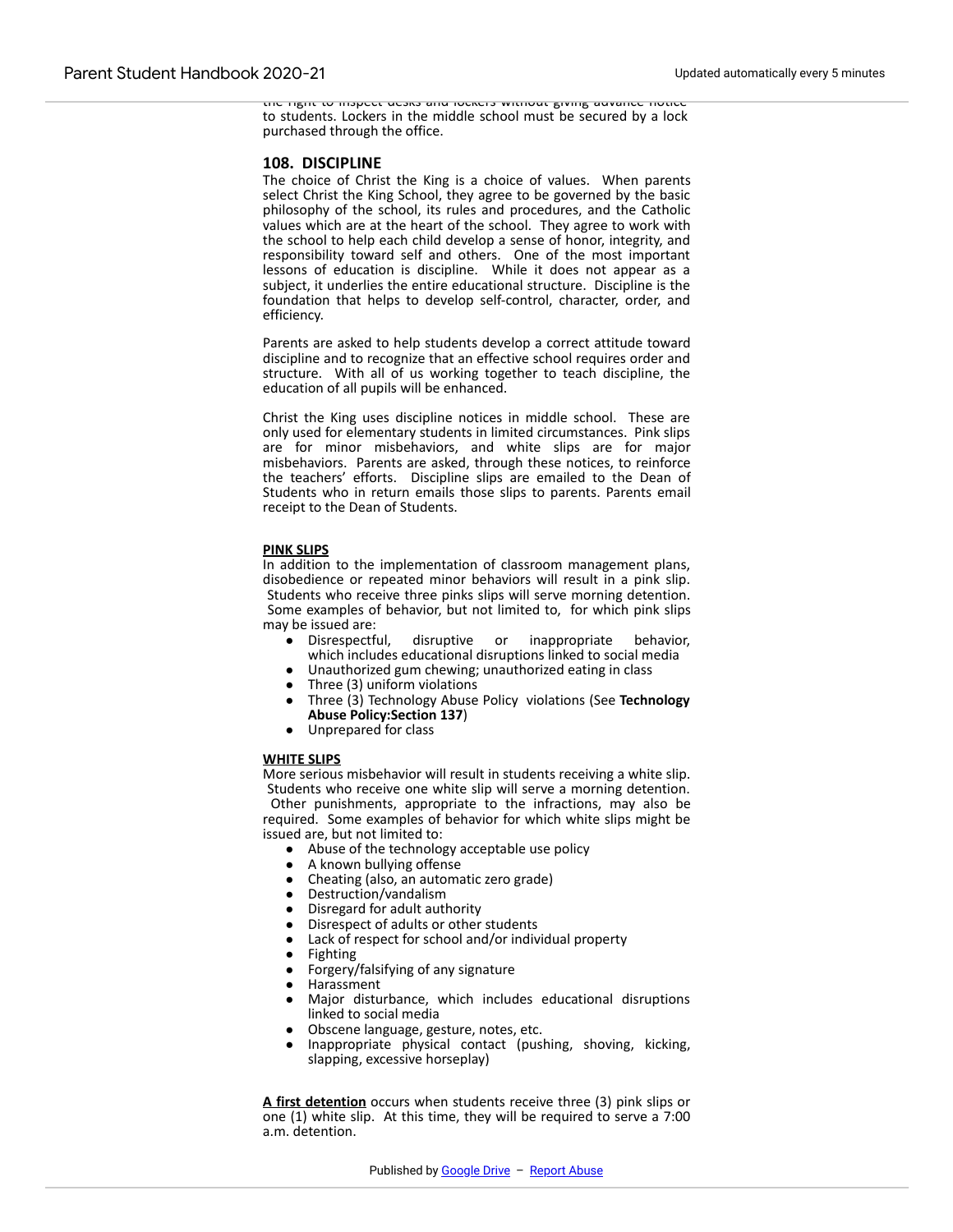receive a written report of that meeting through email.

A **one-day suspension** from school must be served if a child accrues three more pink slips or a white slip after the Discipline Committee meeting. Students who are suspended are not allowed to attend class. They also are not allowed to make up any work missed for credit during their absence. The following morning after the suspension, the student and his/her parents must meet with the Faculty Discipline Committee at 7:15 a.m. to review the behaviors and plan for improvement.

advisor. Parents are welcome, but not required to attend. Parents will

A **two-day suspension** and second parent meeting will occur if a child accrues three (3) more pink slips or a white slip after a one-day suspension. Students who are suspended are not allowed to attend class. They also are not allowed to make up any work missed for credit during their absence. The following morning after the suspension, the student and his/her parents must meet with the Faculty Discipline Committee at 7:15 a.m. to review the behaviors and plan for improvement.

If three (3) more pink slips or a white slip are accrued after a two-day suspension, a recommendation for **expulsion** may be made to the principal and rector. The principal and Rector reserve the right to make the final decision.

#### **AUTOMATIC SUSPENSION**

Very serious behaviors will result in an automatic suspension and a conference with parents. Students who are suspended are not allowed to attend class. They also are not allowed to make up any work missed for credit during their absence. Upon return to school, the student and his/her parents may be asked to meet with the Faculty Discipline Committee to review the records and formulate a behavior plan. During the suspension process, an administrative referral for private counseling or expulsion from school may be recommended. Some examples are, but are not limited to:

- Verbal or written threats or threatening behavior
- Possession of dangerous objects, such as guns, knives, lighters, etc.
- **Stealing**
- Behavior which results in injury to another
- Cigarettes, drugs, alcohol (use or possession)
- Destruction and/or vandalism
- Major Disturbance, which includes educational disruptions linked to social media
- Abuse of technology and acceptable use

#### **EXPULSION**

The Discipline Committee may make a recommendation to the principal for expulsion. The decision to expel a student rests with the principal after consultation with the Superintendent of Schools and Rector.

The lists of infractions above are not all inclusive. The administration reserves the right to determine the severity of a student's actions. In addition, the school has the right to amend rules and/or waive rules and procedures in cases which warrant such action. At any time during the disciplinary process, school administration has the authority to take immediate, more serious disciplinary action, including suspension or expulsion. Christ the King School follows all diocesan student behavior, safety, and discipline policies.

#### **108a. BULLYING POLICY**

Diocesan and CKS policy states: Harassment/Bullying

Harassment means transmission of a **repeated** verbal, nonverbal, electronic or written communication; a physical act committed; or any other behavior committed by a student against another student with intent to injure, intimidate, humiliate, alienate, or threaten resulting in:

- 1. Physical harm
- 2. Damage or theft of a student's property
	- 3. Disruption of the orderly operation of the school.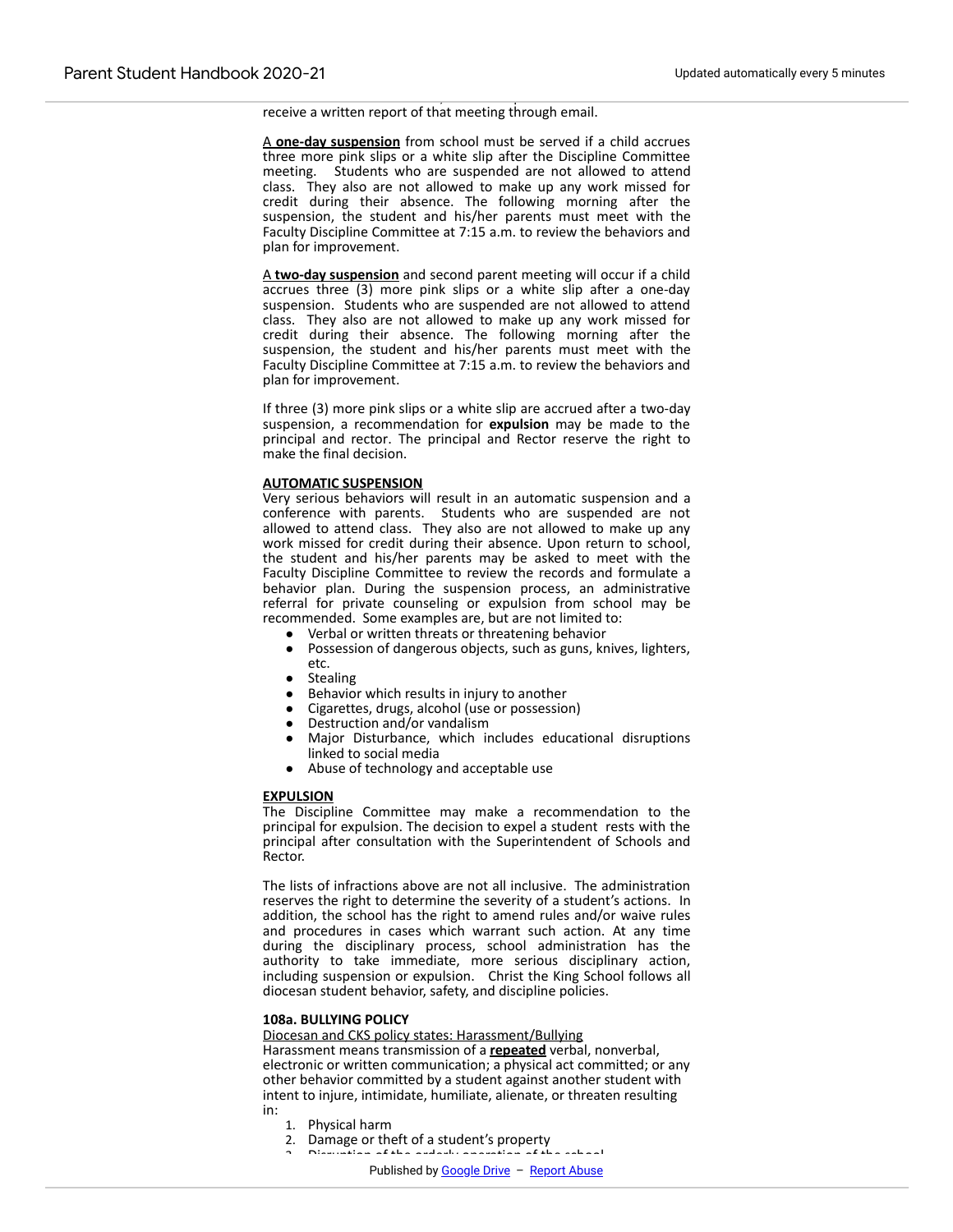\*Harassment, as defined by this policy, is a serious violation, prohibited in Catholic Schools within the Diocese.

 $\overline{\phantom{0}}$ 

In order to provide such consistency, please use the following guidelines when dealing with bullying situations:

- Teachers fill out a bully report form when bullying behavior is reported to them by a student and or parent. The teacher will speak to the child accused of bullying, and if appropriate reprimand him/her accordingly. This will allow the school to track bullying behavior and respond appropriately. All bullying reports should be filled out by the teacher and sent to the Guidance Counselor and the Dean of Students. Phone calls will be made from the office after the second bullying report.
- Pink and white slips should be issued for bullying in the following way:
	- White slips are designated to a witnessed and/or known bullying offense, physical, nonverbal or verbal.
	- Pink slips are for an instance when the teacher may not have witnessed the bullying or is unclear as to the intent but after gathering information, feel that a bullying case has occurred.
	- White slips should be issued by the classroom teacher followed by a phone call to parents.
	- All pink and white slips are sent electronically to the Dean of Students to record and send from RenWeb.

The school's position is that it does not tolerate bullying at school. Christ the King must uphold the state and diocesan policy concerning harassment. It is important to understand that humiliation or alienation of a student by anyone is bullying. Teachers should make sure they are familiar with all forms of bullying. Students often bully in places where they know they can get away with it. Transitions are important times to watch for an occurrence.

#### **108b. THREATENING BEHAVIOR**

Students making a threat, seriously or in jest, face disciplinary action. The age of the child will be a factor in determining the disciplinary action. In the event that a student threatens violence to self or others, the following steps are to be taken:

- All threats are to be taken seriously.<br>• Such incidents must be reported to
- Such incidents must be reported to the principal immediately.
- The student is to be suspended pending a psychological assessment. The school needs professional assurance that the child does not present a danger to him/herself or others at school.
- The principal shall inform the Director of Schools.
- The principal shall inform the parents of any student who was threatened, that they have the legal right to file a police report regarding terroristic threatening. Terroristic violence is a criminal offense.
- All appropriate measures regarding care for all students must be taken.

As a parish Catholic school, Christ the King strives to keep students, first and foremost, safe and want to provide a positive environment for student learning. The faculty must establish that environment by using classroom management skills, interacting with students, as well as, teaching the FAITH guidelines. Dealing with bullying in a consistent way is very important.

# **109. DISMISSAL Preschool pick up at 11:30 a.m.** Students will be dismissed from the main entrance. Enter Published by Google Drive – Repor[t Abuse](https://docs.google.com/u/0/abuse?id=AKkXjow2Ww2zc6yLF4num4RNSen3xDcdpIm9X-83fXZBH4ty6HF4pUakc3MwbFl6RxynIYkRnPqFKKgHYXP6-r8:0)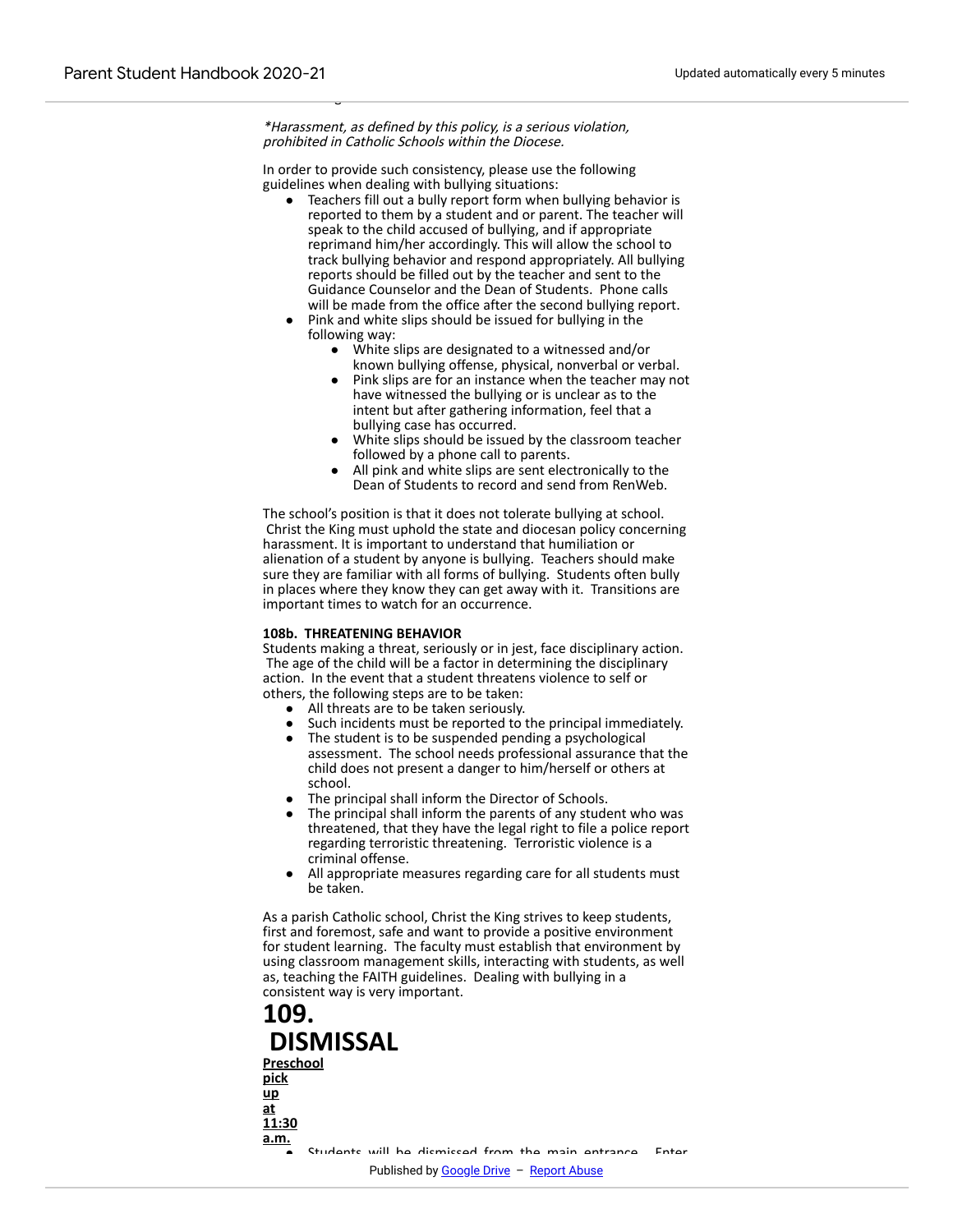# **INFORMATION FOR ALL GRADES:**

● Dismissal begins with announcements at 2:45 p.m. After prayer and car numbers are announced, students will begin their departure.

Parents are asked to document the dismissal method for their child's pick up on RenWeb as well as share it with their homeroom teacher (e.g., whether children are walkers, bike riders, Extended Day students, or to be picked up in a carline. Also, if students are to be picked up in a carline, specify which carline, as determined by the youngest child in the car.)

All families will be assigned a dismissal number. Each family will be given a barcode placard and sticker for each authorized person to pick up his/her child. Parents should distribute this card to the authorized drivers, because his/her child will not be dismissed to any vehicle that does not have the family's assigned number displayed. Authorized Drivers are listed on the "transportation form" that should be completed in RenWeb Web forms, under CKS Family Demographics. Permission for authorization is to be documented in RenWeb. Elementary students will have a backpack tag with his or her family number. All students will be dismissed to the gym. They will be arranged by dismissal number. Carpool families will sit together, unless the office is notified of changes.

- Parents should notify the office if the person picking up his/her child is not on the authorized list prior to 2 p.m. that day. A signed note is preferable to a phone call to assure that the child is dismissed to the appropriate person.
- No one will be dismissed from the office after 2:30PM, with the exception of a health or family emergency. If a parent needs to check his/her child(ren) out early from school, we ask that you make arrangements to arrive before 2:30 p.m.
- Please do not park at the front doors of the school after 2:30 p.m., because this will impede the dismissal process.
- If a parent has to enter the school building prior to the end of the dismissal process, he/she is encouraged to utilize the Hehman Hall parking area.

Drivers/Parents are required to remain in or next to their car and should follow the order of dismissal:

1. Carline & Extended Day students

2. Walkers & bike riders (after parking lot is clear)

#### **Afternoon Pick-Up Traffic Pattern**

Vehicles will enter the school parking lot from the Colony Blvd. entrance closest to the front doors of the church. Vehicles will form 2 lines leading to the rear of the school. The first 14 vehicles in the line will be merged into a single line along the sidewalk of Hehman Hall side of the gym ending near the cafeteria entrance doors. The vehicles arriving after these will remain in the original 2 lines at the marked cones until it is time to merge. During afternoon announcements, the first sets of carline numbers are called. When the dismissal bell rings, traffic duty staff will assist riders into the first 14 cars. Once all cars are loaded, they will be dismissed to the Providence Road exit closest to Hehman Hall. The next 14 will merge to form the line along the sidewalk and the dismissal process will continue until all vehicles are dismissed.

- Drivers need to stay in their cars during the dismissal process.
- Students will be dismissed to vehicles only. Parents should **not** walk to the gym or elsewhere to pick up a child. If the parent is unable to use carline to pick up his/her child, then he/she must sign out the child in the school office. Walkers and bike riders will be dismissed after the parking lot is clear.
- Have all numbers for families displayed on the passenger side dashboard. All people picking up children need to have the assigned number card.
- Note that all entrances and exits will be closed during the dismissal process with the exception of the entrances and exits noted above.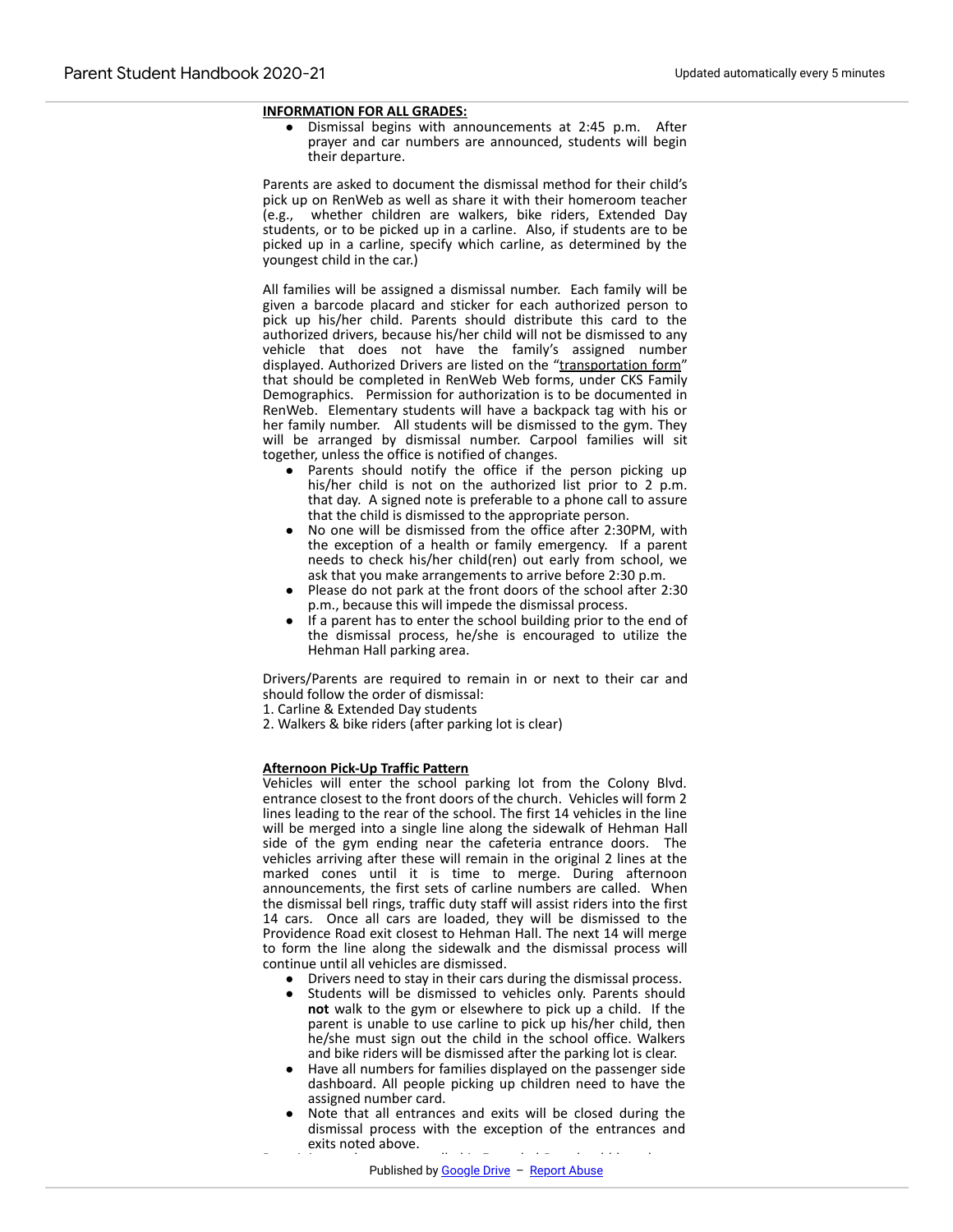#### **Walkers**

Renweb.

Student safety is a top priority at CKS, and we support and acknowledge the experience and necessity of walking to and from school. However, when parents consider allowing a student to walk to/from school, they should assess whether their child(ren) have the following, necessary characteristics to be a walker:

\*A child who is responsible enough to walk independently, without a parent.

\*A child who can navigate directions in order to walk independently.

\*A child who can successfully cross the street without adult supervision.

\*A child who can problem-solve issues that might arise on their walk home or thereafter.

To confirm that parents have made this assessment and concluded that their child(ren) are able to be a walker, and before CKS staff will release a student as a walker, CKS requires this electronically signed permission slip to be on file for each school year. Walkers will be dismissed once afternoon carline has cleared the front parking lot.

Following afternoon announcements, students who are walkers will remain in their cohort, during which time they are:

1. To adhere to all expectations set forth by the supervising faculty/staff member, who will enforce school policy in reference to disciplinary consequences if/when needed.

2. To be dismissed, by family/household, to allow for appropriate social distancing, etc.

3. To keep phones put away; they may not be used until the dismissal process is complete. Cell phones used during the dismissal process will be confiscated by teachers and brought to the office. Cell phones should not be seen or heard.

Once carline has cleared the front lot, students will be escorted, as a group, by faculty/staff until reaching the Cochran Road sidewalk in front of the school.\*

\*Due to the overall dismissal activity across campus, faculty members will **NOT** be available to walk with students beyond this point. Students should not cross the street until they have reached a CROSSWALK, and faculty or staff who observe a student's failure to comply with this restriction may report the incident to administrative staff as a disciplinary matter.

Any student who does NOT have this form on file will NOT be allowed to walk home at dismissal, and he/she will instead be taken to the school office to call their parent/guardian to arrange for pick-up. If pick-up has not occurred by 3:10 p.m., the student will be transferred to our Extended Day Program (EDP), where they can be supervised, and parents will be billed the EDP daily drop-in fee of \$20 through RenWeb.

#### **Bike Riders**

Bike riders will use the crosswalk at the Cochran exit for both morning arrival and departure. Students should walk their bikes through the crosswalk, up to the sidewalk and around to the bike rack outside the gym.

Students who bike will **NOT** be dismissed from their classrooms, in the afternoon, until the carline has completely cleared. Upon departure, they will retrieve their bike from the bike rack, stay on the sidewalk, and walk their bike to and through the crosswalk to Cochran Road.

Please note that students should be able to manage arrival and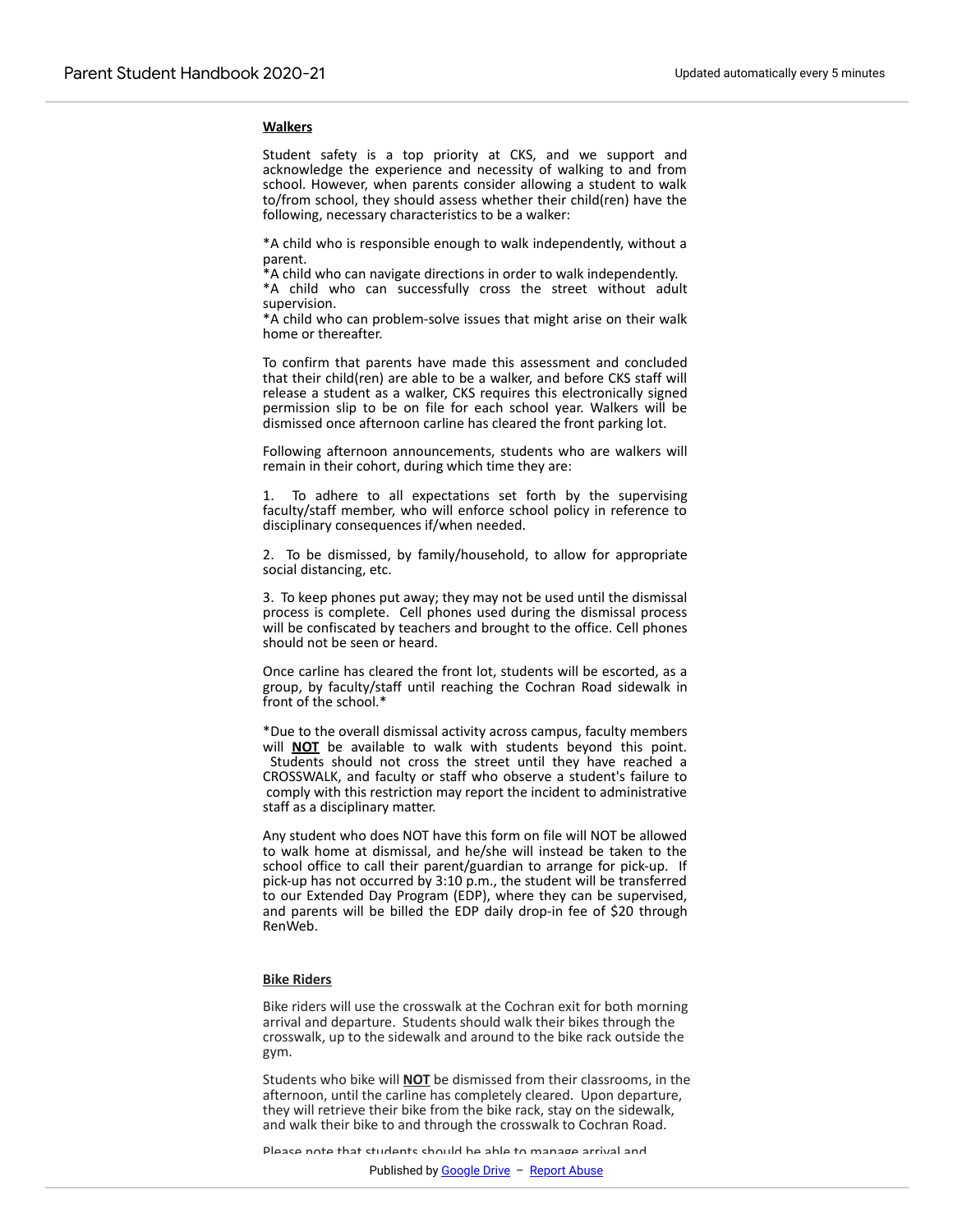\*A child who is responsible enough to bike independently, without a parent.

\*A child who can navigate directions in order to bike independently. \*A child who can successfully cross the street without adult supervision.

\*A child who can problem-solve issues that might arise on their ride home or thereafter.

\*Any student who does **NOT** have a permission slip on file will **NOT** be allowed to walk/bike home. They will be taken to the office to call their parents/guardians. After 3:10, students will join our EDP program where they can be supervised. Parents will be billed a dropin fee of \$15 through Renweb. A new form **MUST** be signed annually.

**Parking illegally on the street causes problems for many of our neighbors and could put parents and their children at risk. It is much safer for parents to go through carline instead of parking on the street**.

**Note:** Parents are asked not to consider Romany Road businesses as after school care centers for their children. If children become a nuisance in local businesses, those store owners may insist that no child enter unless accompanied by an adult.

# **110. ELECTRONIC DEVICES**

#### **110a. CELL PHONES**

- Students are encouraged to leave personal devices at home.
- Students may not use cell phones at school or at all after school sanctioned activities, unless approved by a staff member. If they must carry them for after-school or safety reasons, they should keep phones locked in the locker during the school day. Any cell phone that rings in class or is seen in class by the teacher will be confiscated and kept until the parent(s) come to the office to claim it.
- Phones may not be used until students leave CKS property or until the dismissal process is complete, including the walking process. Cell phones used during the dismissal process will be confiscated by teachers and brought to the office. Cell phones should not be seen or heard.

#### **110b. STUDENT DEVICES**

- iPods, iPads, Kindles and other electronic devices may be used at school when students have been given permission by a faculty member. Devices that contain inappropriate information will be confiscated by teachers and brought to the office.
- Apple watches or other similar devices should serve as a watch only. Other uses that interrupt the instructional day will be dealt with as with any other device.
- See CKS Technology Handbook for policies on school devices.

#### **111.**

# **EMERGENCY MANAGEMENT**

The school staff is prepared to care for children in times of critical situations. Teachers review comprehensive emergency plans annually and practice with the children periodically throughout the school year. Parents may review these plans at the school office.

Parents are asked to assist in the following ways:

- Please do not call the school. We must keep our phone lines open for emergency calls.
- Following an earthquake, tornado, or other emergency, do not immediately drive to school. Streets and access to the school may be cluttered with debris and must be kept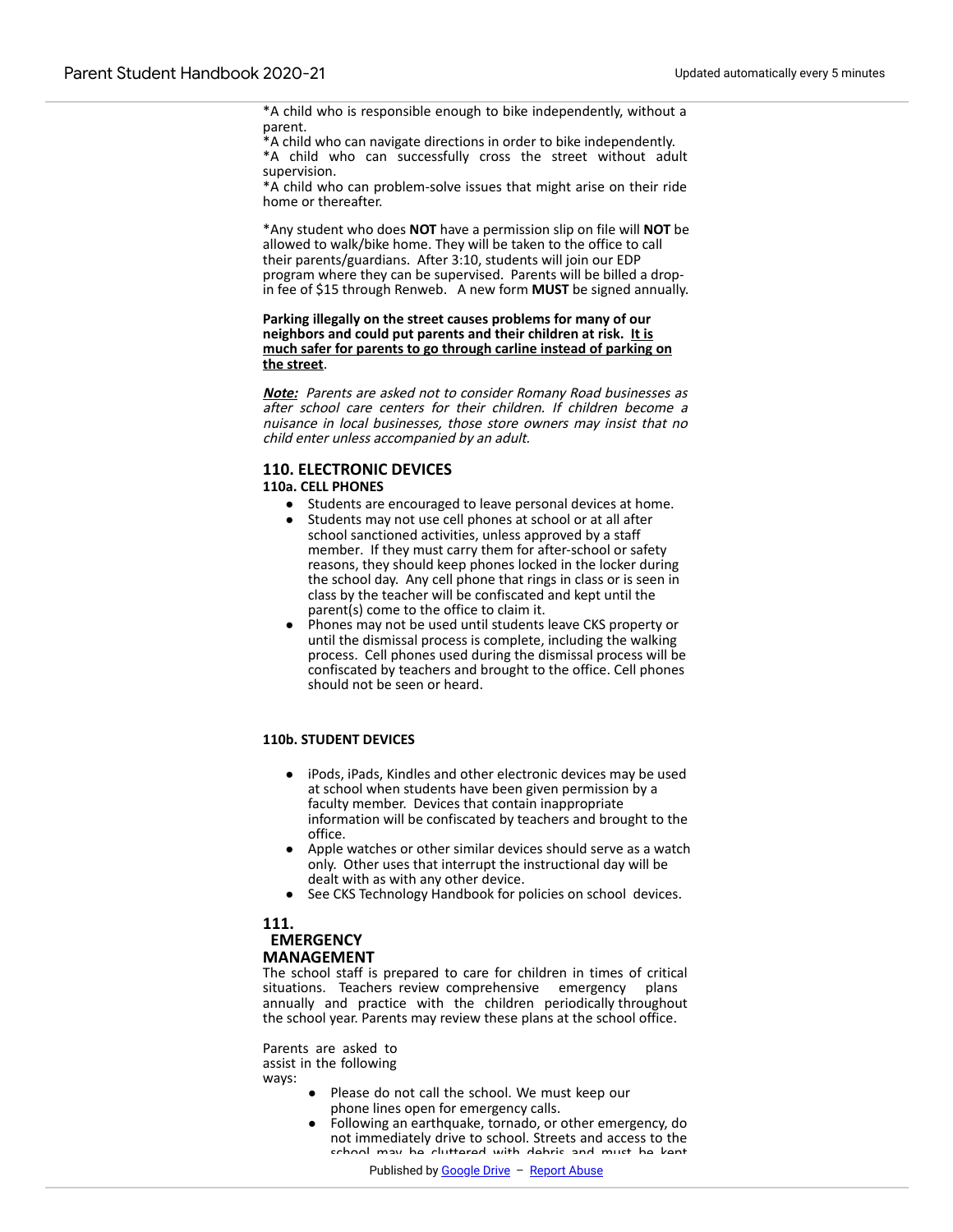even if your service is available.

● If school is about to dismiss and severe weather is occurring or about to strike, immediately proceed to safe areas within the building until the storm passes.

that Internet service may not be available at the school,

- If our campus area is unsafe, teachers will escort students to Apostles Anglican Church.
- Parents should listen to the radio and TV for information about picking up the children. Students will have to be signed out with their child's teacher.

#### **112.**

#### **ENROLLMENT**

Christ the King School (CKS) is a Parish School and accepts a share of the family's responsibility to educate children. Therefore, Catholic children of families who have siblings already enrolled in the school will be given preference for enrollment. For children who are first in the family to register for admission, preference will be given to those Catholic children whose parents or guardians are **REGISTERED** members of Christ the King Parish (CTK).

 Admission to Christ the King School will be considered for those children whose parents or guardians submit an application during the stated enrollment period of the school year immediately preceding the year in which the child desires to enroll. Those applicants will be considered for admission whose educational needs can be met by the programs offered at the school and who parents or guardians agree to support the administrative and academic policles of the school. CKS does not discriminate against students with special needs, if with reasonable accommodations determined solely by Christ the King School. The student must meet the bona fide educational requirements of the school. Students entering Kindergarten must meet State of Kentucky age eligibility requirements, that is, the child must be 5 years of age on or before August 1 of his Kindergarten year. All applicants are subject to review of past conduct, academic performance, and achievement tests.

- A. **All students currently enrolled in CKS in grades Preschool Two Year Olds through Grade Eight** are automatically enrolled for the following year except upon express recommendation of the school administrator. **First preference for preschool is given to children who currently have siblings enrolled in Christ the King School.**
- B. New students will be accepted upon the following priority:
	- 1. Catholic siblings of currently enrolled students
	- 2. Children of current parish staff members
	- 3. CTK parishioners' Catholic children who are new enrollees or re-entering students
	- 4. Other Catholics
	- 5. Children of other Faith Traditions

To determine rankings within the priority categories, the school uses a lottery system wherein parents draw a number at registration for their family. This becomes their registration number. The lowest number receives the first available opening. CKS does reserve the right to make exceptions to these priorities for extraordinary reasons.

\*CKS does reserve the right to make exceptions to these priorities for extraordinary reasons.

#### **113. EXTENDED DAY PROGRAM (EDP)**

CKS provides regular school day supervision from 7:30 a.m. until 3:00 p.m. School doors open at 7:30 a.m. Students gather in their assigned area until 7:40 a.m. and then report to their respective classrooms. Occasionally, a child may have an early appointment, in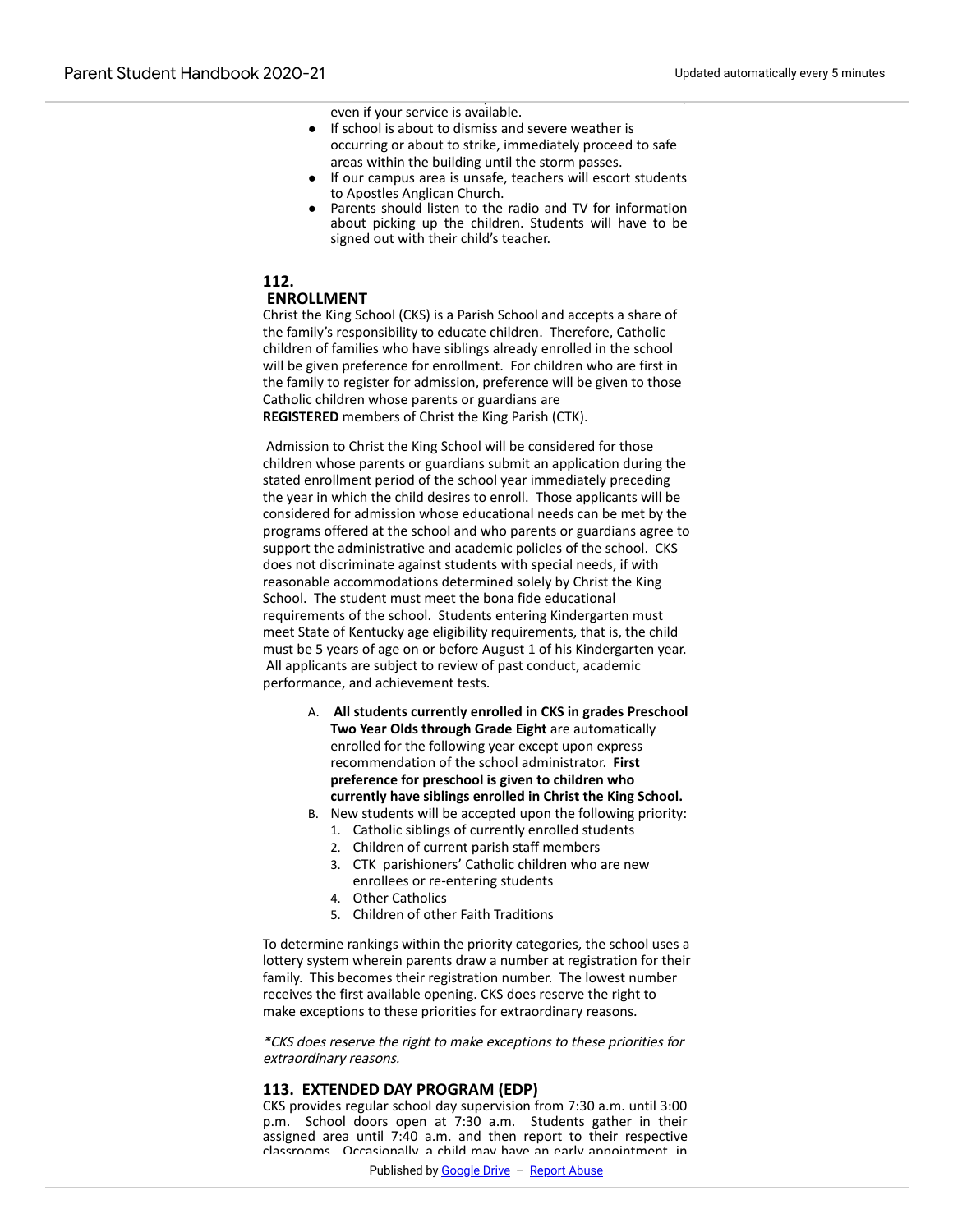The school day at CKS ends at 2:48 p.m. after prayer and announcements. The school provides late supervision until 3:10 p.m. For the safety of our children, all students not picked up by 3:10 p.m. will join our CKS Extended Day Program (EDP). Parents may pick up their children from EDP in the cafeteria (with the exception of the two's). Upon arrival, parents should use the side entrance by the gym for easiest access to the cafeteria. Payment of a one-time \$45.00 registration fee, as well as hourly charges will be expected upon pick up. When Fayette County Public Schools dismiss early for inclement weather, EDP is subject to close. Notification will be sent through email and text message.

Students who remain at school for a later starting activity must be supervised by the moderator of the activity or must be in EDP. Students not registered in EDP will go to the office to call his/her parent for immediate pickup. Students who choose to leave after school may not return to be part of EDP.

Students whose parents are late picking them up after an after-school activity may pick-up their children at the Extended Day room or the office.

Extended Day fees are due and payable within two weeks of delivery of service and are considered delinquent after two weeks of nonpayment. Delinquent fees will result in the suspension of your child's participation in the Extended Day program. Failure to pay Extended Day fees, just as with any other delinquent school fees, will result in holding the student's report card and records, suspension from RenWeb, and the inability to register the child for the upcoming school year.



**TRIPS**

No student will be allowed to participate in off-campus activities without a signed, official school permission slip. Students must have a diocesan permission slip signed by a parent/guardian before they will be allowed to leave school on a field trip. Students may be denied the privilege of attending a field trip if there is a record of academic or disciplinary infractions. If parents prefer that their child(ren) not attend a field trip, they will be allowed to remain in school. Volunteer drivers must be 25 or older and must provide a driver's license and proof of insurance for each trip and **MUST** be in compliance with all Safe Environment requirements, per Diocesan Policy. **(See Student Safety: Section 134)** Parents may be denied the privilege of driving students on a field trip due to their background check.

Siblings and/or other children are NOT permitted to attend field trips. On most occasions, parents/volunteers are assigned small groups and parental attention is required in order to supervise groups of students.

**115. FINANCIAL OBLIGATIONS 115a. TUITION**

- Christ the King Parish has made a commitment to Catholic education by subsidizing each Catholic parishioner's tuition. Parents must pay the balance of the cost in tuition and fees.
- An automatic re-enrollment fee of \$300 will be applied for each returning family on March 1<sup>st</sup>. FACTS draft will occur and be deducted from the total tuition cost.
- There are two ways to pay your tuition, in full or 12 monthly payments. Tuition payments made in full must be made by May 1<sup>st</sup> of the previous school year. Tuition payments made monthly will be divided into twelve equal payments. The first payment is due by May 5<sup>th</sup> or May 20<sup>th</sup> using the FACTS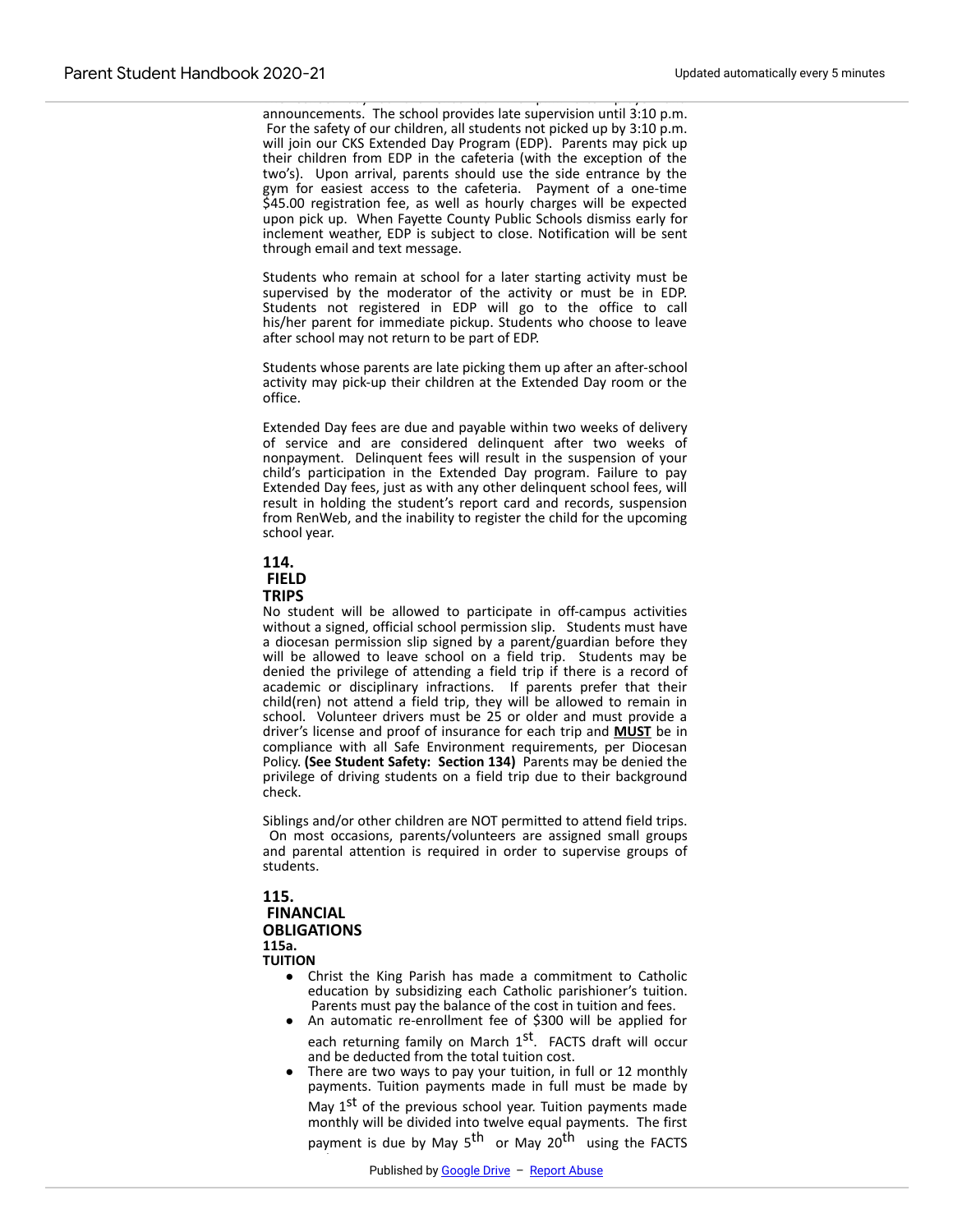- If a student is withdrawn before the beginning or completion of a school year, the FACTS account is deactivated upon written notification to the business manager. For families who have paid in full, tuition will be refunded for the remaining months of the school year.
- Refunds will **NOT** be issued for months already paid.

([http://ctkschool.net/admissions/tuition](https://www.google.com/url?q=http://ctkschool.net/admissions/tuition&sa=D&source=editors&ust=1612898998491000&usg=AOvVaw2BNpNKFmcpHrc0uZtK-eOM)).

#### **115b. TUITION PAYMENTS & PAST DUE ACCOUNTS**

Christ the King School tuition is due on the 5<sup>th</sup> or the 20<sup>th</sup> day of each month, beginning in May through April as set up with FACTS during registration. A late fee of \$25/month will be assessed to all accounts on which payment has not been received 10 days after it is due.

At thirty days of delinquency with no contact from the family, a letter, preceded by a phone call, will be sent from the School Business Manager requesting that the family contact the School Business Office within fourteen days of the date of the letter to discuss payment. Continuing the above example:

September  $28$  – The family will receive a phone call from the School Business Manager to tell them that a letter from the school is being sent to suggest that a meeting be scheduled.

# October  $1 -$  The family will receive a letter from the School Business Manager.

- October  $14$  This date will be the last date for family to contact the School Business Manager to schedule a meeting to discuss payment options. (If the family contacts the Business Office by this date, they will have until November 1 to meet with the Business Manager and finalize payment options. If no contact has been made, the child or children may not be allowed to attend classes.
- November  $1$  After the initial contact has been made, this will be the last date for the family to meet with the Business Manager and put a payment plan in place. If a payment plan is not in place, the child or children of that family may not be allowed to attend classes.

It is important to note that a financial plan agreed to by the Business Manager must be approved by the Principal, and the Rector will be the final decision maker in these matters.

Parents with accounts past due 60 days must be brought current (zero past-due balance, which includes late fees) or Christ the King's Rector and/or Principal reserve the right to remove the child/children from the school enrollment. Parents may be asked to remove the child/children from school enrollment. Once a student has been removed from the school's enrollment, a new application must be submitted before the student can be readmitted and the past due accounts must be current.

Families who have an outstanding tuition balance from the previous year may be prevented from enrolling their children for the next school year. Finally, if parents fail to make the first tuition payment by May 1 for the coming school year, the school has the right to fill the child's place in class.

If a family withdraws from the school owing tuition to the school, then the school will hold the children's permanent records and final report card until the payments are made.

- **115c. SCHOOL YEAR FEES**
	- At the beginning of the school year, a supply fee will be established by administration. This fee shall cover items such as field trips, school supplies, retreats, and other grade level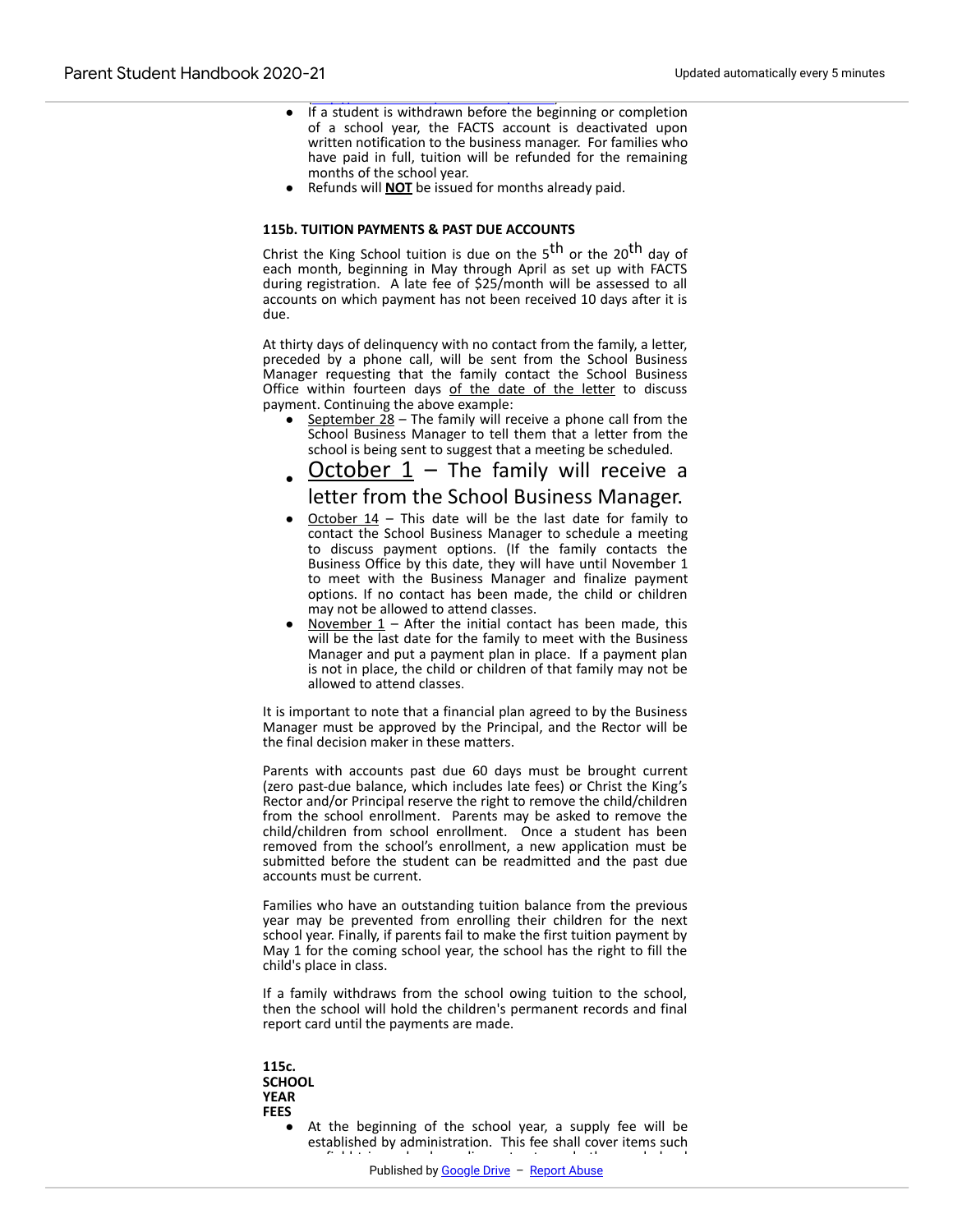applied toward FACTS tuition withdraw(s).

# **116. GRIEVANCES (DSBP**

# **3003-3 & Appendix B)**

The following procedures have been established by the Diocese to facilitate reconciliation and to maintain unity within each school and within the Diocese as a whole. So far as possible, a grievance should be settled "as close to the problem" as possible. The grievance process should follow the steps below:

- 1. The first step of every grievance process requires that the aggrieved person (the "petitioner") and only the petitioner speak directly and privately with the person with whom he/she has the grievance ("the respondent"). The grievance must be made within ten days of the incident.
- 2. The "petitioner" and "respondent" should make every effort to come to an agreement. In the event that the petitioner decides to continue the grievance, the petitioner shall next speak one step at a time, until the final authority on the local level is reached. Every effort should be made to resolve the problem immediately. No step in the process may take more than 10 working days. The correct order of contact in parishes is:
	- Parent
	- **Teacher**
	- Principal
	- Pastoral Leadership
- 3. If all attempts to solve the problems at the parish or local level fail, the petitioner may appeal to the Catholic Schools Office. In order to make an appeal to the Catholic Schools Office, the petitioner must prepare a written petition. The petition shall include:
	- Name, address and telephone number of petitioners
	- Name, address and telephone number of respondent
	- Description of complaint
	- Desired remedy
	- Date letter is sent
	- Signature
- 4. The Superintendent of Schools shall review the petition and decide whether the issue falls within the jurisdiction of the department. If so, the Superintendent of Schools shall talk with both parties, shall come to a decision, and shall notify the petitioner in writing of the decision within fifteen working days.
- 5. A decision of the Superintendent of Schools, if the case does not involve termination or non- renewal of contract, may be appealed to the Bishop through the Diocesan Conciliation/Arbitration Process. A decision that does involve termination or non-renewal of contract may be appealed to the Secretary of Pastoral Life. The Secretary shall notify the petitioner in writing of the decision within fifteen working days.

# **117.**

**117a.**

#### **HEALTH**

It is expected that parents and school personnel will work together for the child's safety and that parents will keep the school nurse and Clinic informed of new developments with regard to the child's medical condition and medications. A Student Health Information/Consent to Health Services form should be completed for each student and returned to the school nurse. Please keep the school updated, via RenWeb, with current telephone numbers to reach you at all times in case your child becomes ill or injured.

**\*If your student has a severe allergy, asthma, diabetes, seizures or other health condition which may require medication or special care during school hours, we recommend you and your healthcare provider complete and sign a Health Care Plan and a Medication Administration Form available from your school nurse.**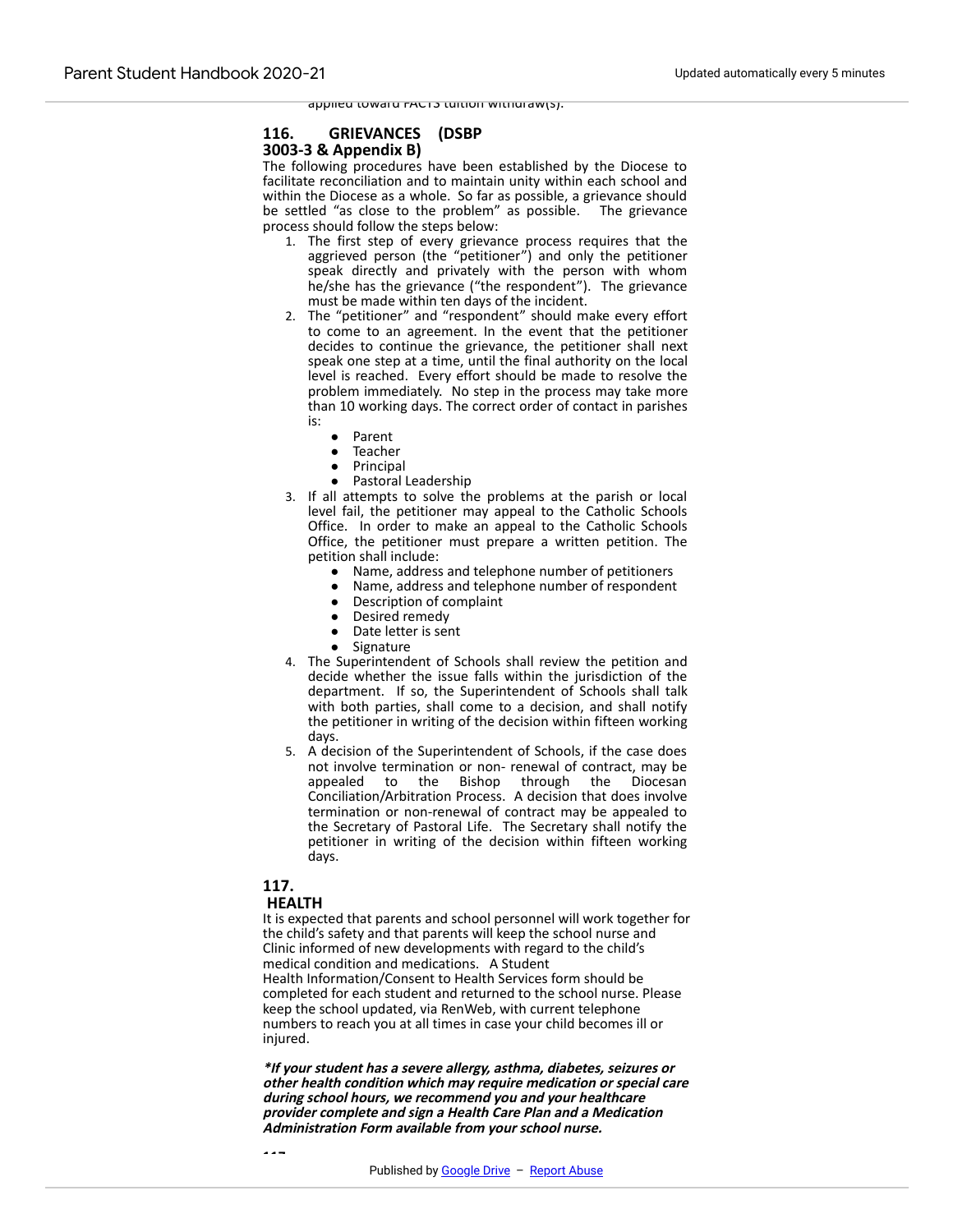are the life-threatening allergies such as bee stings, peanut allergies, etc. Appropriate action will be taken to inform teachers, aides, cafeteria personnel, and all other supervisors of the child's needs. Precautions will be taken to protect students with allergies.

#### **117b.**

#### **MEDICATION**

The school secretary, school nurse, and the principal are authorized to administer medication. In the case of severe allergies or other health condition, another person may be authorized to administer medications in an emergency. All medication must be in the original container and must be accompanied by a Medication Administration Form available from the school or a note from a parent or doctor. The note must contain the following information:

- Name of student Name of medication,
- times of administration, and dosages
- Signature of parent, guardian, or doctor

\*At the end of the prescribed time, the medication will be returned to the parent or it will be discarded. The school will not return unused medication to children. Over-the-counter remedies may be administered only by parent request.

\*Please see the Preschool Handbook for medication administration for preschool students.

**117c. STUDENT ILLNESS**

**See Reopening Plan &**

**Addendum**

The main reasons for keeping your student home from school are he/she is too sick to participate comfortably at school or they pose a risk of spreading a contagious disease to other students. The following guidelines will help determine if your child should stay home from school and/or will be sent home from school.

- 1. **Fever ≥ 100.3 degrees F or 37.9 degrees Celsius**: A student with a fever is to remain at home until the temperature is normal for 24 hours without the use of fever-reducing medications such as ibuprofen or acetaminophen.
- 2. **Vomiting or Diarrhea:** A student should be free of all nausea and vomiting for 24 hours before returning to school.
- 3. **Drainage from a wound or eyes; heavy nasal congestion and/or frequent cough:** He/she probably feels miserable and will not learn much, and may be very contagious to others.
- 4. **Head Lice or Scabies:** Student should stay home until after treatment is complete; NO live lice or nits. Contact the health department or your doctor for treatment. The student must be cleared by the Clinic to return to school.
- 5. **Unexplained Rash:** Student should stay home with an unexplained rash; a rash that is accompanied by a fever or changes in behavior.
- 6. **If your child is diagnosed with a contagious illness or other communicable disease, such as, but not limited to strep**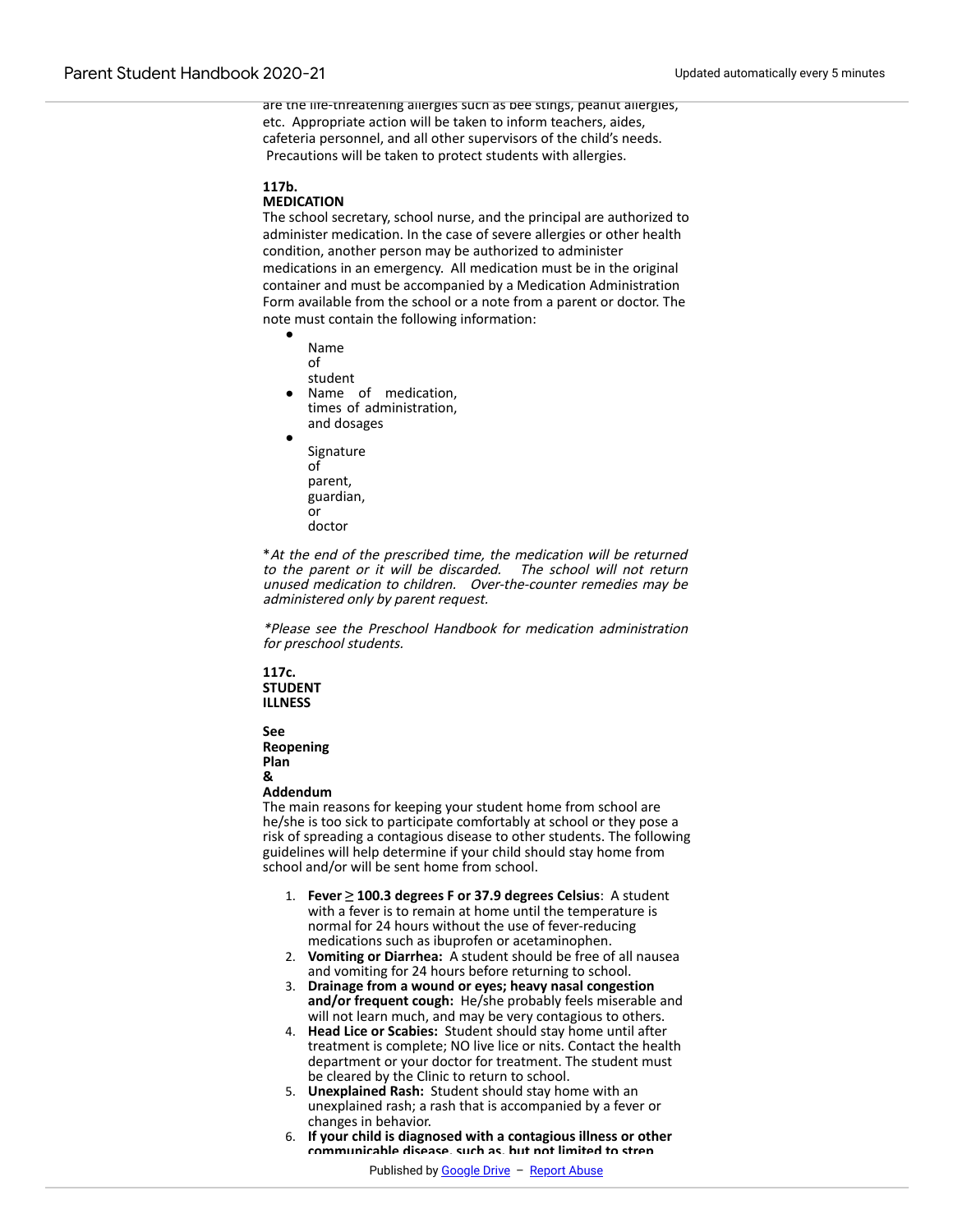so other student's parents and school staff may be alerted of the symptoms. CKS reserves the right to decide upon an appropriate course of action to maintain student health and safety.

contact disease, please, please, please, please, please, please, please, please, please, please, please, please, ple

 In case of persons in the school community with communicable diseases including, but not limited to: tuberculosis, chicken pox, mumps, measles, scarlet fever, whooping cough, norovirus, influenza, and hepatitis, the principal shall contact the local health department for advice. In such cases, the administrator shall dismiss the school or class is advised to do so by the health department. In the case of HIV/AIDS, the Diocesan HIV/AIDS policy shall be followed.

Your school nurse or principal may ask for a "Release to Return to School" from your doctor before returning to school. Any student returning to school after surgery or hospitalization is required to present from their healthcare provider a "Release to Return to School" and instructions for care if necessary during the school day (including PE modifications, the use of crutches and/or other medical devices).

**The school reserves the right to take any course of action at any time as it relates to COVID-19 in order to protect the health and safety of the school community.**

**117d. STUDENT HEALTH RECORDS**

Christ the King employs a full-time nurse who is responsible for maintaining health records, contacting the parents of sick students, and distributing medicines as prescribed by a physician.

The health records must be completed as required by state law before the child enters school. The requirements include:

- A current Kentucky immunization certificate.
	- A physical examination completed within one year prior to or 30 days after student's initial entry to school **and** one prior to or 30 days after entering 6th grade, using forms required by KY Department of Education and available from physicians.
- A Kentucky eye examination completed by a licensed ophthalmologist or optometrist by January 1 of the Kindergarten year.
- A Kentucky dental examination completed by a licensed dentist or dental hygienist by January 1 of the Kindergarten year.

#### Tuberculosis Requirements:

1. A Tuberculosis skin test or BAMT (Blood Assay for Mycobacterium Tuberculosis) is required to be given to

the student and read prior to enrollment in school if the student has lived outside the U.S.A. or Canada for

more than 3 months and has not previously been enrolled in a school in the U.S.A.

2. The Tuberculosis skin test must have been performed and read within three months before the date of

enrollment. (Exchange students are screened through IAKSS.)

3. If the Tuberculosis skin test is reactive, **the student must have a chest x-ray and medical examination prior**

# **to enrollment.**

#### **117e. IMMUNIZATIONS**

Immunization laws and regulations protect everyone. Kentucky has regulations requiring immunizations for children in child care and school. The Cabinet for Health and Family Services (CHFS) administers the Immunization Program in Kentucky schools. These same requirements also provide exemptions from these immunizations for both medical reasons and religious beliefs. A current immunization certificate should be on file at the school within two weeks of the child's enrollment. (702 KAR 1:160, formerly 704 KAR 4:020)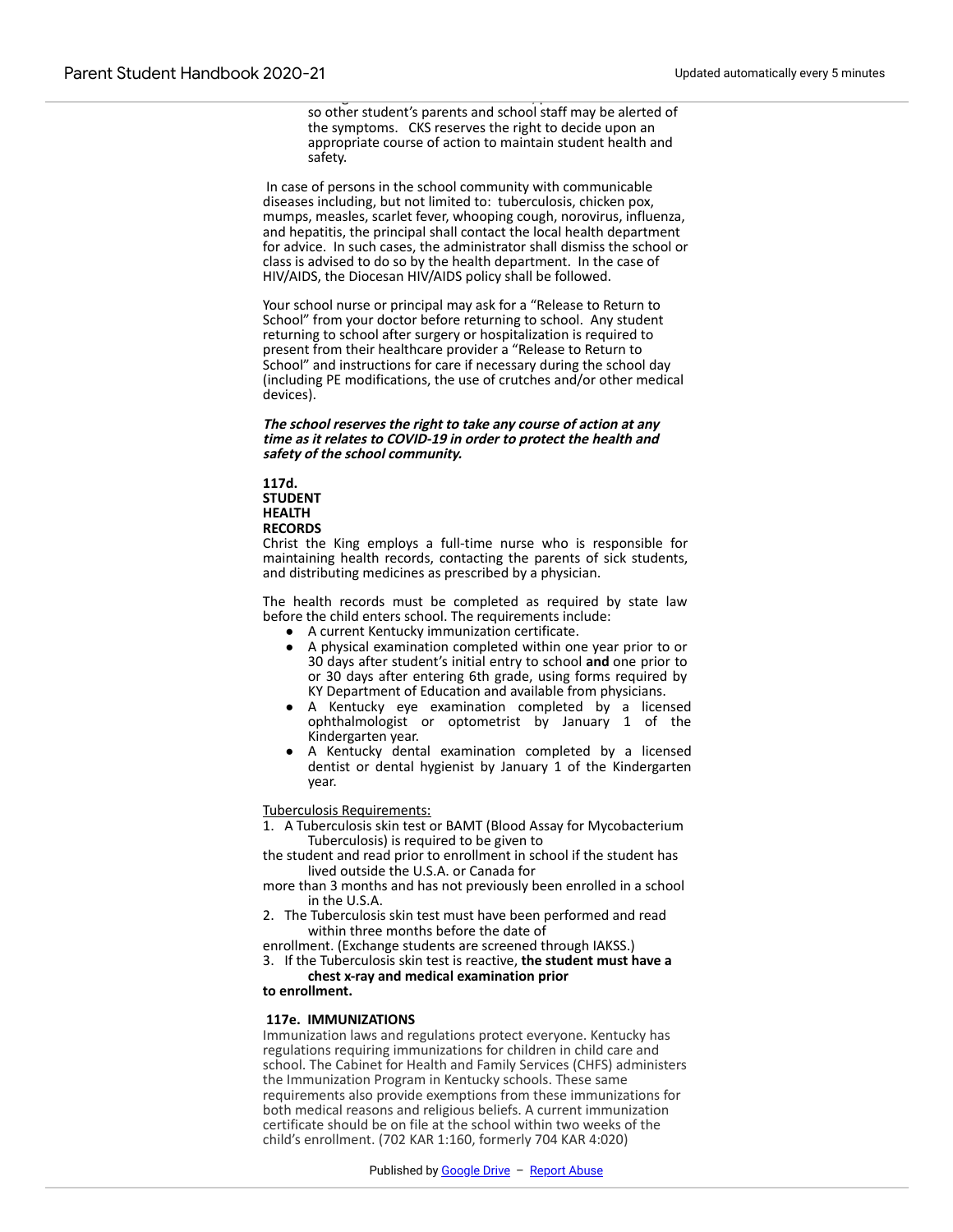administrative regulation. An updated and current certificate shall be provided to the school by a parent or guardian within fourteen (14) days from when the certificate was found to be invalid.

If a parent declines to immunize a child based on religious objections, then the parent must complete a religious declination form that must be notarized. If a parent declines to immunize for medical reasons, they must provide a copy of the Certificate of Immunization Status form noting a medical exemption signed by a healthcare professional.

For more information, including updated forms, please see the Cabinet for Health and Family Services (CHFS) webpage at [https://chfs.ky.gov/agencies/dph/dehp/idb/Pages/immunization.aspx.](https://www.google.com/url?q=https://chfs.ky.gov/agencies/dph/dehp/idb/Pages/immunization.aspx&sa=D&source=editors&ust=1612898998500000&usg=AOvVaw1TuPwLqGxcR0kc1bNCaklU)

#### **118. HOMEROOM PARENT** Please see homeroom parent packet.

#### **119.**

# **HOMEWORK**

The purpose of homework is to help students grasp and master the work presented in class. Repetition promotes better understanding and retention. Parents can assist their children by providing a quiet place and a regular study time each day and by making sure assignments are neat, complete, and accurate. Time allotments for various grade levels are not specified because of consideration for individual ability and rate of performance. Parents who are concerned about "too much" or "too little" homework because of their student's skills should contact the child's teacher.

#### **119a. MIDDLE SCHOOL HOMEWORK POLICY**

Middle school students who turn in late work will receive less credit when turned in the following school days. Students will lose 10% if the assignment is one (1) day late, 20% if the assignment is two (2) days late, and 30% if the assignment is three (3) days late. For example, an assignment turned in one day late will start at 90% before graded. After an assignment is three (3) days late, it will be a zero.

\*Students who have an accommodation plan may not follow the above late assignment policy. This should be written in the education plan.

#### **120.**

#### **INTERRUPTIONS**

In order to make full use of instructional time, parents are asked not to interrupt classes during the school day. For example: All medication, even if administered by a parent, must be taken in the school office. Forgotten items, with the exception of lunches, should be brought to the secretary's office where they will be collected before lunch and before dismissal. It is not necessary to bring a forgotten lunch because the cafeteria allows children to charge. However, if parents wish to bring lunch for their child, they should first sign in at the office. They should then place the lunch bag and place it on the milk cooler in the cafeteria. Parents should write the child's name and homeroom on the lunch bag.

Phone calls for students from parents are not permitted during the school day. Messages for students involving after-school information will be delivered and announced in classrooms by 2:45 p.m. each day. The office will email messages by 10:30 a.m. for lunch and 2:30 p.m. for the end of school.

**121. LEAVING THE** .<br>Premises premises premises <u>pr</u>emises and a premises premises and a premises and a premises and a premises and a<br>Premises premises and a premises and a premises and a premises and a premises are of the premises and a pre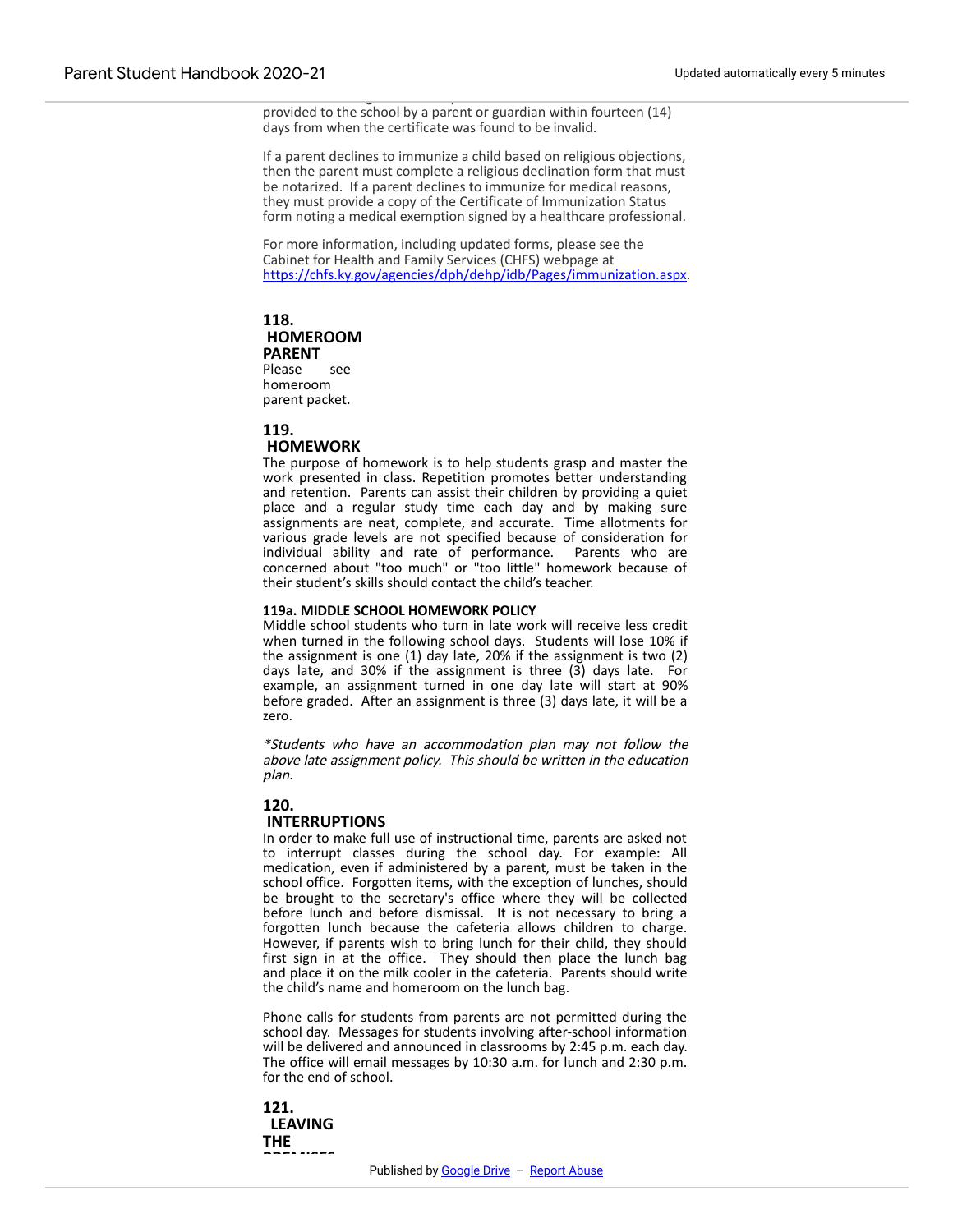out in the office. Children will not be allowed to leave with anyone who is not listed on the child's emergency pickup list on Renweb unless authority is received by direct communication with parents or guardian and approved by the principal.

● Adults who pick up children during the day must sign the child

- Identification may be requested by the office staff when a student is released.
- Students who remain after school for activities may not leave the school premises until the activity is finished. **(See Dismissal, Late Pick Up, and Extended Day Program).**

# **122. MORNING CARE**

There will be **NO** morning care offered for the 20-21 school year.

# **123. NON-CUSTODIAL PARENTS' RIGHTS (DPSB 3004)**

All parents and legal guardians have a right to a child's educational information. The only exception to this is when a court order has denied access to a person. Parents who are divorced/never married must file a copy of any custody agreement in the office and are responsible for notifying the school when those agreements change (per court orders). Financial support and educational provisions should be on file in the school office. (DPSB 3004.1)

Unless otherwise decreed in the Agreement of Order, information commonly made available to parents of students (notices of school functions, report cards, parent-teacher conferences, etc.) should be provided to both parents. (DPSB 3004.2)

The parent responsible for the child's physical care may, with permission of the principal, have access to the child during school hours for such things as doctor or dental appointments. (DPSB3004.3)

# **124. NUTRITION & CAFETERIA**

CKS encourages students to eat nutritious lunches. Students may either bring their lunch from home or purchase lunch in the school cafeteria. A student full lunch is \$3.25. A full lunch consists of milk or juice, meat entrée, vegetable, fruit, and dessert. Free and reducedpriced meals are available to students who qualify. Contact the cafeteria manager for the necessary forms.

- School lunches can be pre-paid by check payable to CKS, RenWeb or through FACTS. All payments should be sent to the business office in a sealed envelope including the student's name, homeroom, and the amount enclosed noted on the front. Please note the money is designated for cafeteria fees.
- A student who forgets a lunch as well as a student who wants to buy just a drink, sandwich, salad, soup, a vegetable or dessert only may charge to a cafeteria lunch account.
- Parents will receive email notification of accounts in arrears. Records will be held for delinquent accounts.
- Outside food items (ex: fast food) may not be brought to school unless it is repackaged in plain wrapping.
- No items brought from home can be reheated in the cafeteria.
- No birthday items for celebration can be brought in for lunch. In relation to birthday treats:
	- o No homemade treats or peanut products (prepackaged only)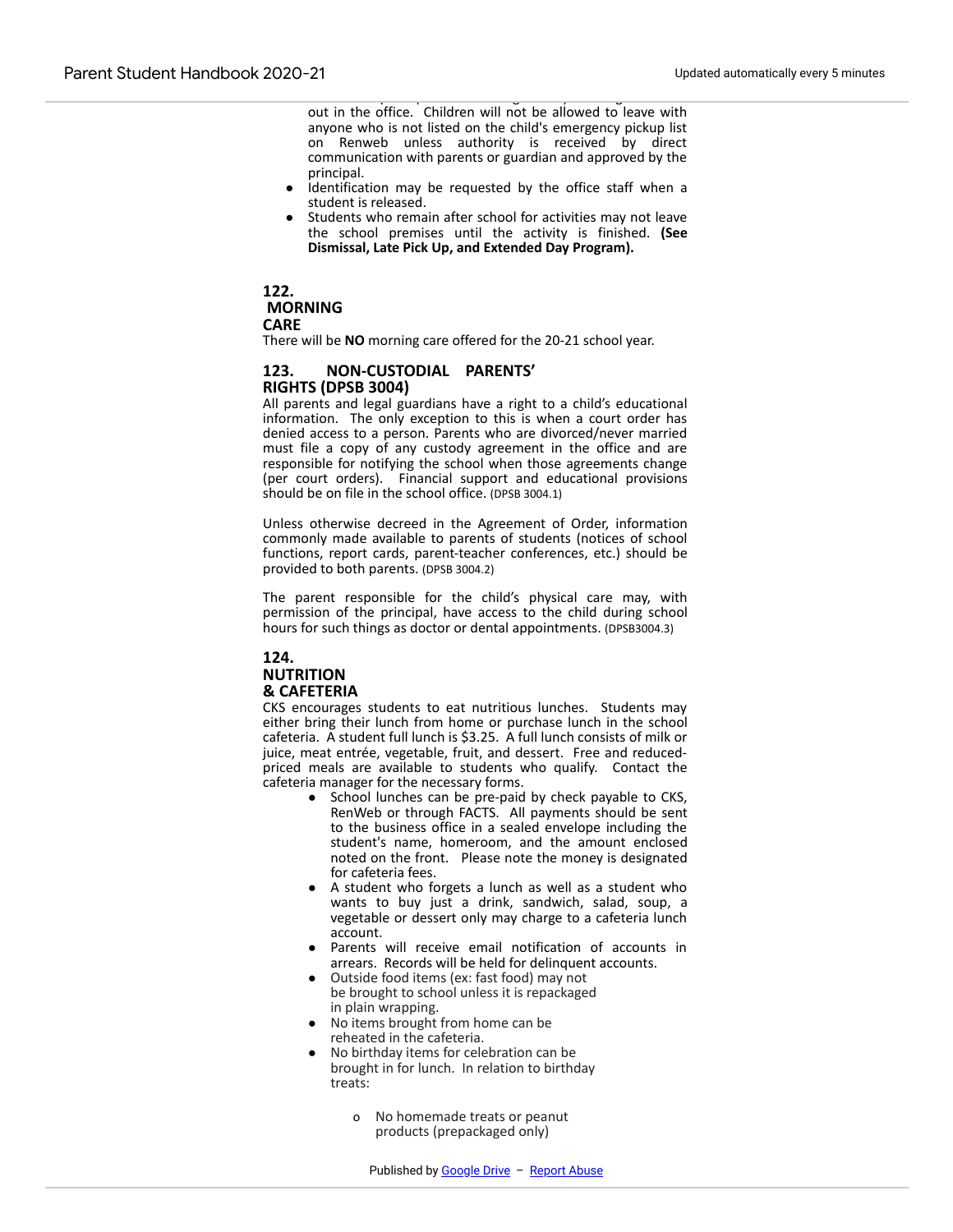- o Something the students can get inside themselves without parent assistance
- o One for each child in the class
- o We encourage sending in an age appropriate item for students rather than food (special pencil, etc.)

# **124a.**

#### **PEANUTS**

Christ the King School does NOT permit peanut products to be served to students in the building. Snacks brought for classroom distribution should be peanut-free.

#### **125.**

#### **PARENT/GUARDIAN CODE OF CONDUCT**

A parent/guardian's choice to attend Christ the King School includes a commitment to be governed by the school's policies, procedures, rules, and our Catholic values. All parents/guardians, volunteers, visitors, faculty and staff are expected to follow these policies, procedures, and rules in addition to conducting themselves in a respectful, professional manner in all areas involving the school, its students and personnel, and related school business. As a Catholic school, we consider it the responsibility of all adults to conduct themselves in such a manner that they serve as Christian models for our children, following the school's FAITH guidelines. It is through our actions and behavior that our children learn how to conduct themselves. We must all share this responsibility and work together to provide our children with the best training and education possible for them to become strong Christian people.

If issues arise between parents/guardians and faculty and/or staff, they are to be addressed in a timely manner using the Diocesan grievance policy found in the parent/student handbook. (Section 109) (CKS School Board Jan. 8, 2006).

#### **125a. PARENTAL COOPERATION**

The Parent/Guardian Code of Conduct was developed to promote a Christian learning environment based on respect for the rights of students, parents, faculty and staff. Students learn best when they are free of interference by others and know what is expected of them. Teachers are most effective when they use a consistent approach to student behavior and know that the administration and parents support their handling of students. Therefore, parents and students both need to be aware of these rules and their relationship to the rights of other persons in the school.

Christ the King, as a parochial school, expects strong cooperation from parents. Parents who fail to support the school, or follow the Code of Conduct, may be required to withdraw child(ren) from the school. The Principal, in consultation with the Rector, will decide when this sanction is appropriate. (CKS School Board Jan.8, 2006). Parents and guardian responsibilities include, but not limited to:

- Parents are responsible for having their children to school on time each day with their assigned homework and appropriately dressed. **(See Uniform Policy: Section 139)**
- Parents will monitor their children's electronic, internet, social media, etc. usage in an effort to discourage any misuse that could potentially cause interruption to the instructional day. (**See Acceptable Use: Section 137 & Technology Handbook)**
- Parents are responsible for expressing concerns about school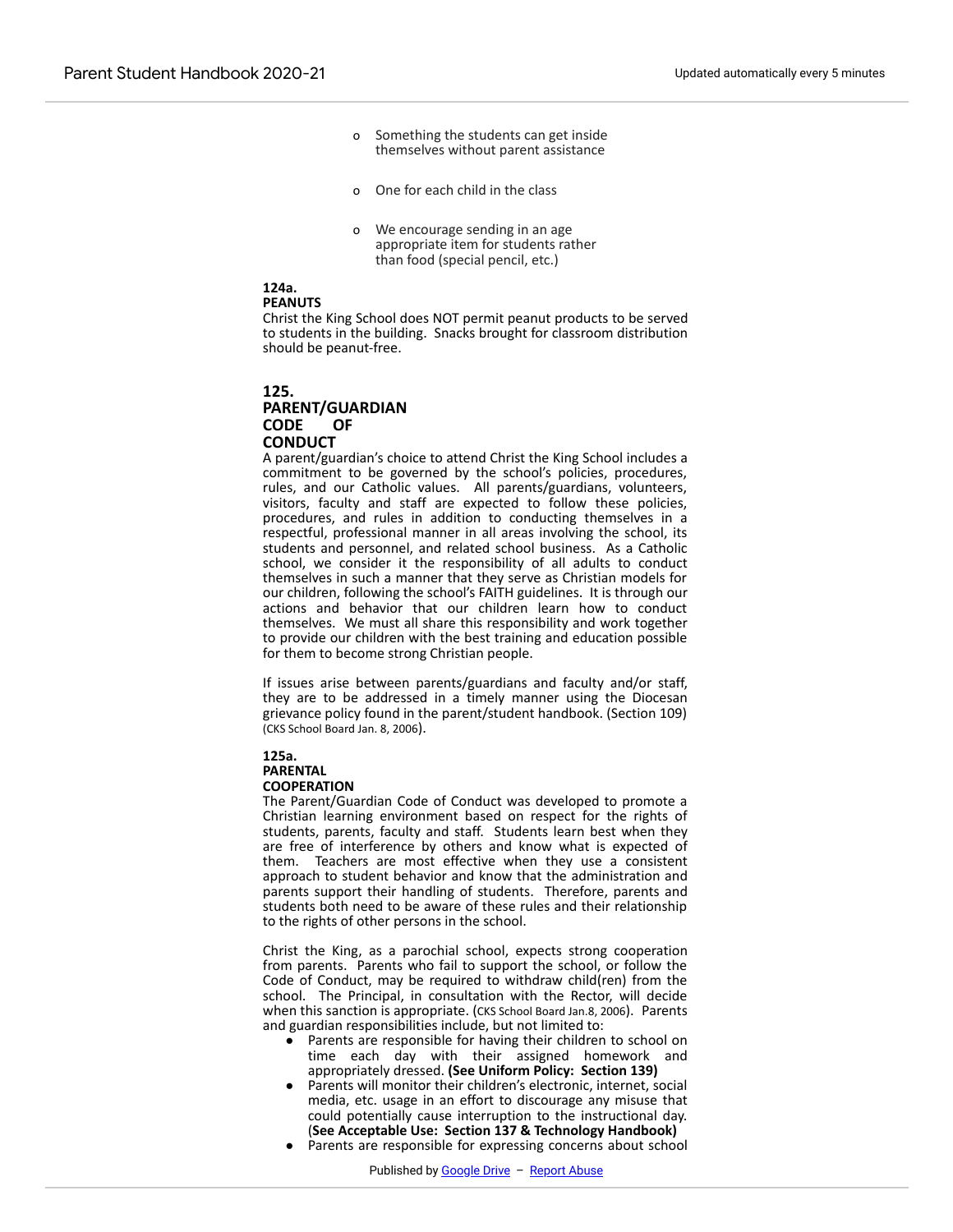kindness and courtesy to other parents in front of students, especially when there is a disagreement.

- Parents are responsible for speaking with the teachers or adults in charge before accepting their child's version of an incident.
- Parents are responsible for discouraging their child's inappropriate behaviors and partnering with faculty and staff to seek solutions and/or consequences. **(See Discipline: Section 108)**
- Parents are responsible for following school rules, calendars, deadlines, etc. and expect that their children do the same even if they disagree with those outlined.
- Parents are responsible for building a bridge of acceptance and understanding among the different cultures represented at Christ the King School and expect their children to do the same.
- Parents are responsible for sending emails that convey courtesy, respect, and integrity. They should allow for a 24 hour response time to email and/or phone calls as teachers are busy during the instructional day preparing and planning lessons, monitoring students, participating in collaboration, posting grades and a multitude of other professional responsibilities.
- Parents are responsible for representing Christ the King School in a positive manner in both public and private forums.
- Parents are responsible for following Diocesan Acceptable Use policies in relation to technology, social media, etc.
- Parents are responsible for maintaining current updated numbers and records in Renweb. (e.g. correct phone numbers, addresses, names of permitted numbers, addresses, names of person(s)/authorized adults to pick up their children, medical records, etc.)
- Parents have a responsibility to report to the office and/or CKS Clinic any medical conditions or current medications in writing as these situations change throughout the school year**. (See Health: Section 117)**
- Each family will be responsible for volunteering at least 10 hours a school year. Each volunteer is responsible for documenting dates and times they volunteer. Volunteers in classrooms or school activities cannot share information with others, concerning another student. Volunteers assume the need for confidentiality just as employees do when volunteering. Volunteers who share information may not be allowed to volunteer for future activities.
- Parents are responsible for filing and maintaining all appropriate Safe Environment documentation including:
	- 1. Safe Environment Maintenance or completion of "Safe Haven-It's Up to You" through CMG Connect.
	- 2. Application and appropriate forms for volunteer services (forms include: application, code of conduct acknowledgment, technology code of conduct, and certification)
	- 3. Background Check
- Parents are responsible for maintaining financial obligations to the school. **(See Financial Obligations: Section 115)**
- Parents must sign a statement saying they have read and understand the parent handbook, the Diocese of Lexington Code of Conduct and Diocesan Technology Policy in Renweb.

**126.**

**PARENTS AND VISITORS See Reopening Plan**

For the safety of our students, all visitors must report to the school office to sign in and receive a visitor's badge. Visitors may be escorted while on school premises. All visitors and parents frequenting the school must have completed the Safe Environment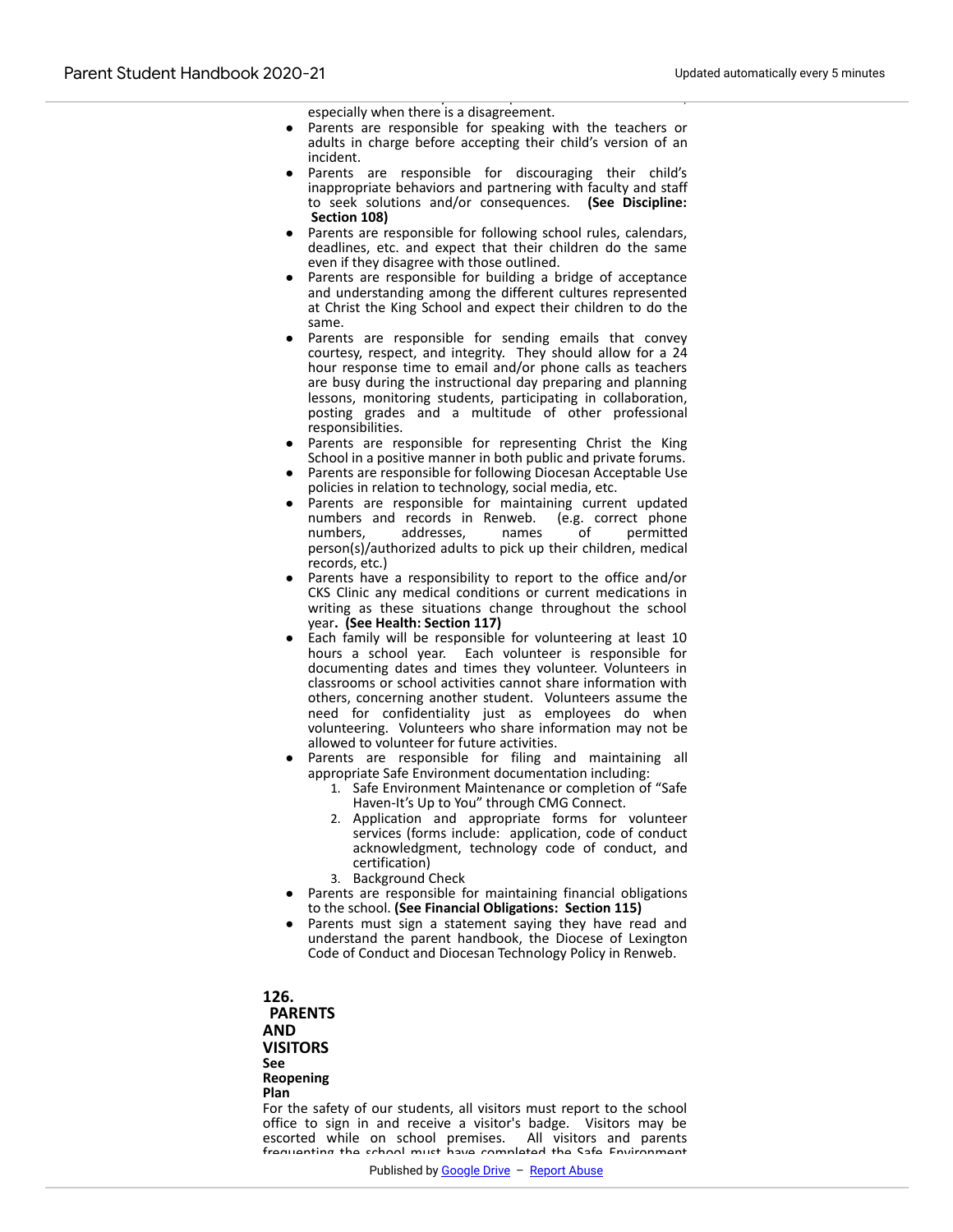Parents who wish to contact faculty members via email will find email addresses in RenWeb or on the school's website. Phone calls received during the day will be sent to voicemail. Faculty will make every effort to respond to email or voicemail within 24 hours. Please remember that contacts with faculty members should be reasonable in number throughout the year.

#### **127. STUDENT PHOTO & VIDEO USAGE 127a. PICTURES & MEDIA**

from the principal.

Frequently, pictures and videos of students may be taken and/or used for publication in the school yearbook, school and/or parish publications, and in other print/non-print materials. By acknowledging receipt and review of this Handbook, parents grant permission for use of photographs and/or videos depicting their students engaged in school and extracurricular-related endeavors, to be publicly displayed without identifying the information on, but not limited to, the school's website, the TV slideshow in the office, News Notes, the Annual Report, private and public Social Media groups (Facebook, Instagram, Twitter, etc.), and marketing materials.

Additionally, a student's photograph might be used publicly by the school (outside of routine communication within the school community) in recognition of a special achievement by that student, where the student's name will be published along with the photograph. By acknowledging receipt and review of this Handbook, you similarly grant permission for each publication.

If you wish to opt out of publications regarding photos and videos of your child(ren), you **MUST** notify the Dean of Students to retrieve the opt-out form. This form can **ONLY** be retrieved and returned to the Dean of Students.

#### **127b. STUDENT PARTICIPATION IN CLASSROOM ONLINE MEETINGS**

Video of students may be included via classroom online meetings for purposes of a) internal broadcasting among cohort classrooms (COVID-19 protocols); b) learning from home (COVID-19 protocols); or c) non-traditional instruction (NTI), such as snow days or governmentordered cessation of in-person instruction (COVID-19 protocols). Classroom online meetings, whether live or recorded for later viewing by students enrolled in the CKS' COVID-19 hybrid (synchronous or asynchronous) learning option, are not available to the general public, and viewing is limited to the teacher(s) and students who are part of the online meeting, hybrid learning students enrolled in that class, and/or school administrators.

#### **128. PROMOTION**

Students are promoted on an annual basis. Parents are kept informed of the student's progress through report cards and parentteacher conferences.

- In grades K-3, students will be promoted if they master the basic course content in reading and math. In addition, the emotional and social development and maturity of a child is an important factor to consider in relation to promotion.
- In grades 4-8, students will be promoted if they have passing grades (70%) in at least four of the major subjects of Religion, Math, English, Reading, Science, and Social Studies.

#### **128a. RETENTION**

If a student does not make satisfactory progress, the possibility of retention may be considered. Each case will be considered on its own merits and in consultation with parents. The best possible decision is made for the good of the student, but in the final analysis, the school reserves the right to retain any student who does not achieve a given grade level.

● In grades K-3, the decision to retain a student will be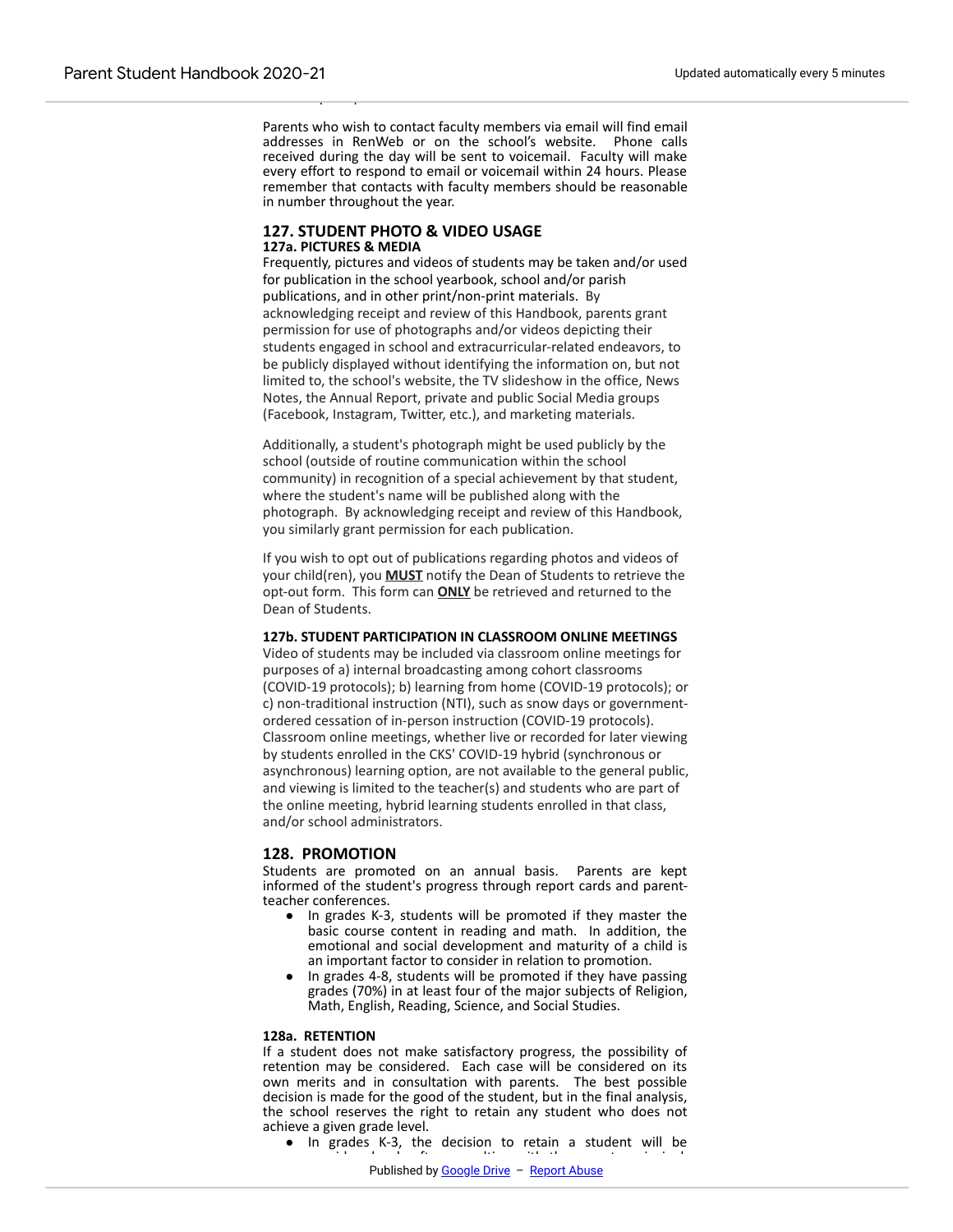considered if they have not achieved a 70% in at least four of the major subjects of Religion, Math, English, Reading, Science, and Social Studies.

\*Students who fail any subject must be tutored or attend summer school and present documentation thereof at the beginning of the next school year. CKS may also recommend that students be tutored or attend summer school, even though they have not failed if deemed necessary. The purpose is to improve their skills and ensure success at the next level.

# **129.**

#### **PROPERTY**

As an integral part of their education, children are taught to respect all property. Property includes, but not limited to: building and all contents, furniture, books, personal belongings, and parked cars.

- Students who damage property will be required to return it to its original condition.
- Parents will be responsible for the financial payment of their child's damage of school property or property of others.
- In addition, students face the possibility of suspension or expulsion.

\*Children should not bring personal valuables to school, especially electronic devices.

# **130.**

#### **RECORDS**

Should a child transfer, school records will be sent to the new school from our office after all financial obligations are met. For files to be official, Christ the King School must send them to the new school. A copy of the items in student files may be available to parents upon request. Christ the King School cannot give the original student file to parents.

#### **131. REPORT CARDS/GRADES, ADVISORS & CONFERENCES**

- Report cards are issued three times a year at 12-week intervals. These report cards are available on RenWeb. In addition, grade summaries and detailed homework/test reports can be viewed on RenWeb for grades 1-8.
- Student Advisory is a program that provides representation for all middle school students. Faculty or staff advisors meet with their student advisees once a month on average. Faculty or staff advisors also prepare and assist student advisees for student-led conferences.
- Parents are asked to attend Parent/Teacher Conferences in the fall and the spring. All middle school students are expected to attend and lead a fall conference with their advisor. Other conferences may be requested as needed by teachers or parents. Conferences are an integral part of feedback concerning student progress. Parents should participate in conferences on the days set aside on the calendar. If another time is necessary, a conference will be scheduled at the convenience of the teacher(s).

# **132. SCHOOL**

#### **DIRECTORY**

Parents' names, addresses, phone numbers, and names of children enrolled are published in a school directory that is made available to all parents, teachers, and school and parish staff on RenWeb.

# **133. SCHOOL TELEPHONES**

School telephones are intended for school business or emergency. Students may only use the telephone in the office. The phone cannot be used to arrange after school activities or to call parents to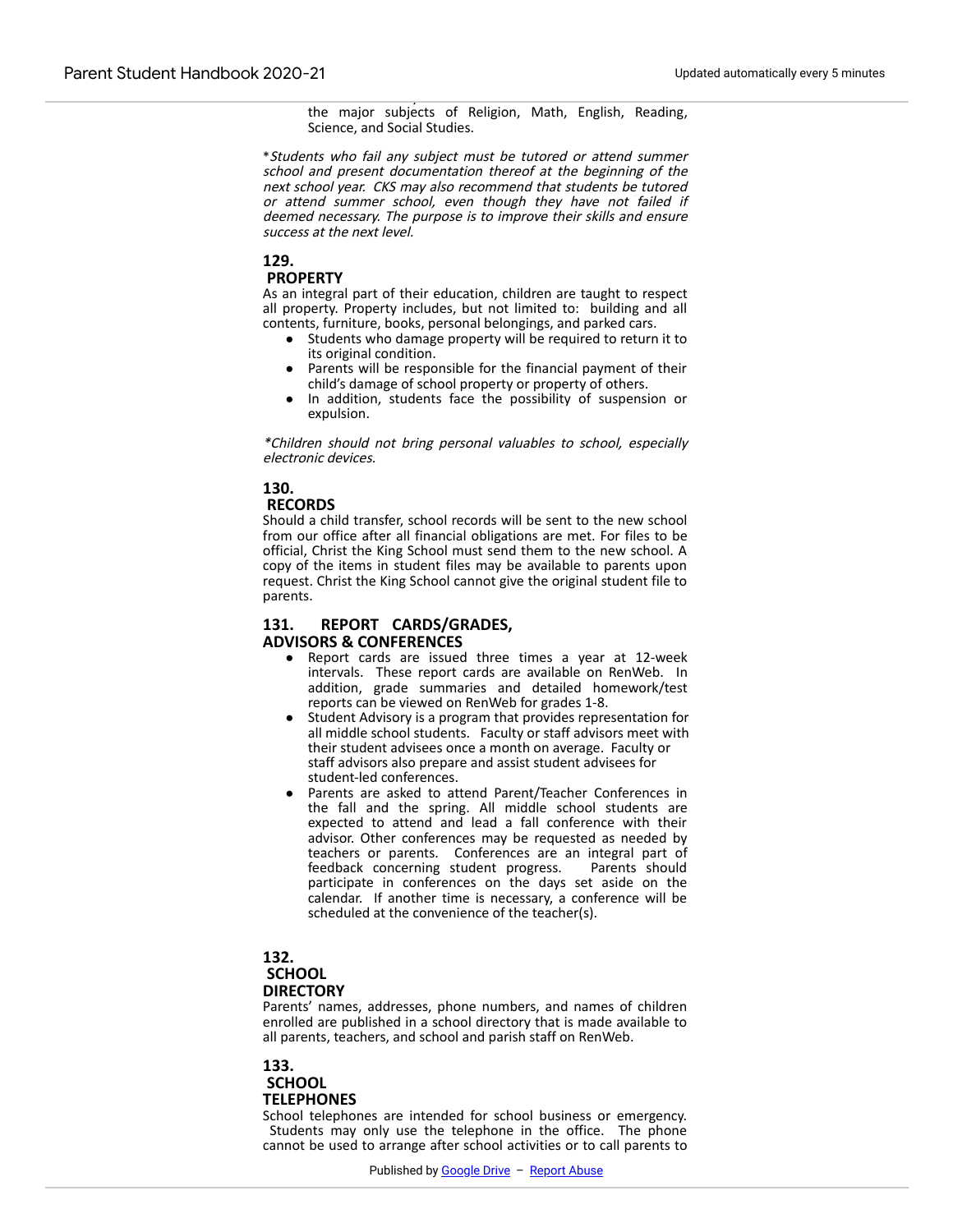All parents, grandparents or other adults (18 or older) who volunteer in the classroom, chaperone field trips, assist with Oktoberfest

and/or FAITH  $1^\text{st}$ , read in the classroom, have lunch with their child, or perform any other in-class/school volunteer work must be in compliance with Safe Environment requirements, per Diocesan Policy, and complete all necessary requirements through CMG (Catholic Mutual Group). All volunteers need to provide CKS with all documentation and proof of training. (DSPB 4004.6.1)

#### **CMG Volunteer Instructions:**

- 1) Follow the link to the **Diocesan Website** at [https://cdlex.org/](https://www.google.com/url?q=https://cdlex.org/&sa=D&source=editors&ust=1612898998509000&usg=AOvVaw2GfhVDJl2St2Q5w_6Mp2D-)
- 2) From the homepage, follow the **SAFE ENVIRONMENT** tab. Once inside the safe environment portal, please choose **VOLUNTEER PROCESSING** where you will find the application (both in English and Spanish).
- 3) Volunteers **must** fill out an application and present it to the school office.
- 4) The volunteer will need to register with **Catholic Mutual Group (CMG)**. A link to CMG can be found inside the safe environment portal, on the Diocesan homepage, **OR** by following this link**:** [https://lexington.cmgconnect.org](https://www.google.com/url?q=https://lexington.cmgconnect.org/&sa=D&source=editors&ust=1612898998510000&usg=AOvVaw0w6qem3T27qEt7C1yoFIil)
	- a. Please ensure you choose the correct responses from the dropdown menu when registering:
		- **SCHOOL: LEXINGTON/CHRIST THE KING - LEXINGTON**
		- **Choose Role Volunteer**
		- **Choose I Participate As Volunteer**

 b. Upon registration, you will be required to complete the following:

- Complete **ALL** assigned modules
- Background check **(\$19 will be charged to the family's RenWeb account**)
- Driving video is **voluntary**, but encouraged
- 5) Once the process is complete, the sponsoring location will be notified of the applicant's eligibility to volunteer. (**Please allow 2-4 weeks for completion**)

**\*If you are NOT in compliance, per Diocesan Policy, you will NOT be allowed to volunteer/visit until all necessary requirements are complete.**

In case of a threat of violence all school personnel shall follow the procedures as outlined in the diocesan Emergency Management Guide Workbook for School Safety, which is available from the principal.

In case of sexual misconduct all school personnel shall follow the diocesan decree, Code of Pastoral Conduct. Laws regarding the reporting of child abuse shall be observed.

# **135.**

# **SUPERVISION**

The school is responsible for supervising students between 7:30 a.m. and 3:00 p.m. The school is not responsible for students who arrive early or are picked up after 3:10 P.M unless enrolled in our Extended Day program or morning care. After 3:10, students may be picked up from the Extended Day Program. On occasion, the school operates on a one-hour delay which means that the supervision of students begins at 8:30 a.m. **(See Section: Early Arrival, Late Pick Up, Extended Day**).

#### **136. SUCCESS & RAISING THE BAR**

Christ the King School Success - Academic Support Services includes numerous programs that provide our students with additional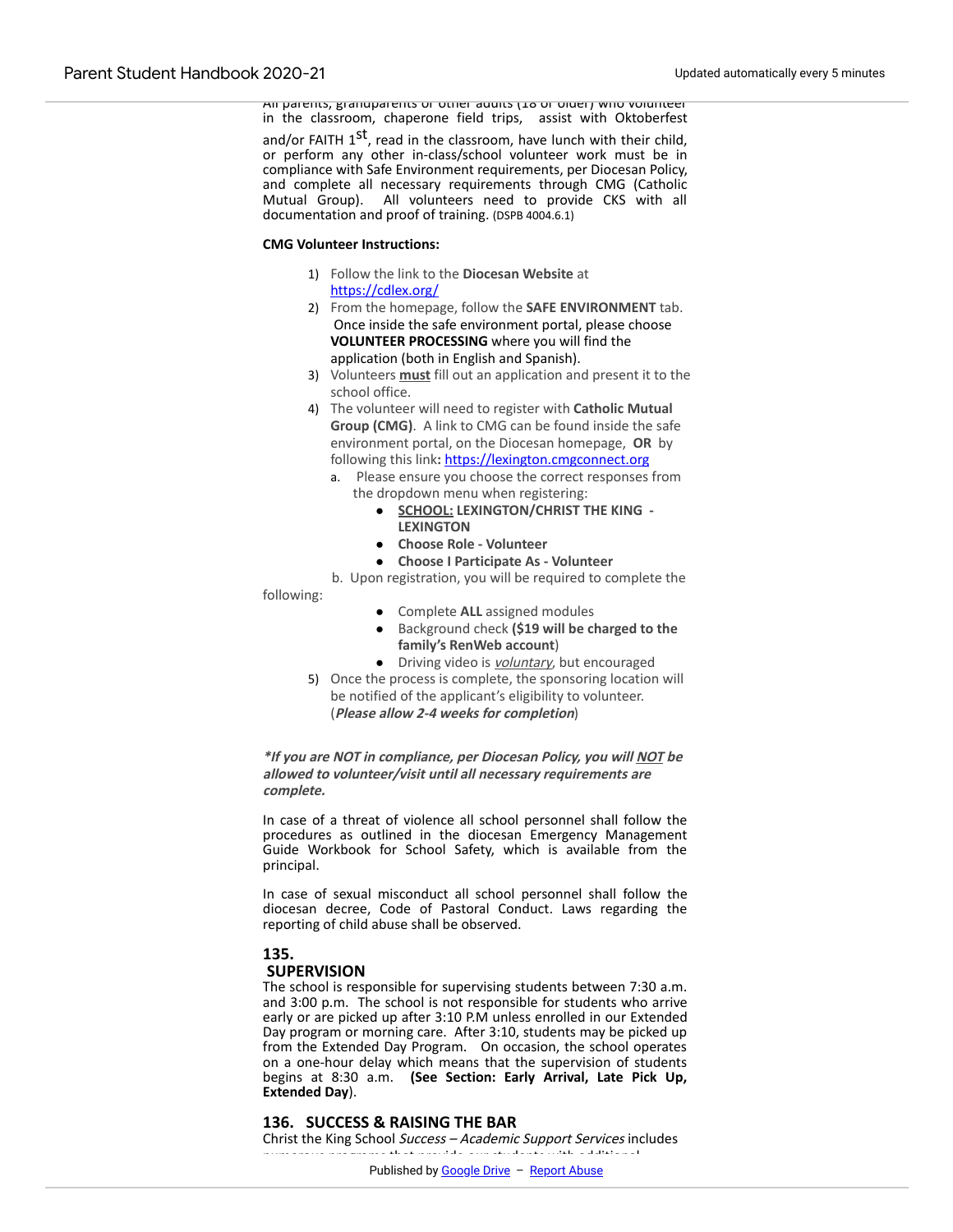- A. Provide a variety of services to support teacher instruction and student learning.
- B. Create and oversee the implementation of student accommodation plans.
- C. Communicate with parents and coordinate with outside professionals who serve Christ the King School students.
- D. Provide necessary professional development to faculty and staff to advance Success Services.
- I. Success Academic Support Services Positions:
	- A. Success Director / Lead Instructional Specialist
		- B. Reading Specialist

Success – Academic Support Services Goals:

- C. Instructional Specialist
- II. Success Academic Support Services Programs:
	- A. Learning Strategies
	- B. Raising the Bar
	- C. Raising the Bar After School
	- D. Small-Group Reading Instruction
	- E. Speech and Language, Physical and Occupational Therapies (APT)
	- F. ACE (Academic Curricular Enrichment) Gifted Program
	- G. Minds In Motion Program
	- H. Title I Program

#### **136a. STUDENT SUPPORT PLANS**

Student support plans can be written when a formal evaluation documenting a disability, with an educational impact, is provided by the parents. The plan is written by the Lead Instructional Specialist with the assistance of faculty and staff along with parent input. A student's support plan is shared with the student's parents for approval and support. Teachers are then required to implement all student support plans to the best of their ability. Support plans will be reviewed on an annual basis and can be modified as needed.

# **137. TECHNOLOGY ACCEPTABLE**

# **USE**<br>137a.

**137a. General**

**Conduct (All Grades)**

- Students must have permission from a teacher to use any CKS computer.
- A student in the area of a school-issued device will use no food, drink, or materials that can damage computer components.
- Students are free to use the programs installed on CKS technology, but they are not permitted to tamper with system settings. This includes, but is not limited to, system preferences, screensavers, backgrounds, language support, and registry entries. To intentionally modify any of these settings for the expressed purpose of rendering the machine unusable may be considered an act of vandalism.
- Students must respect the property of others by leaving all equipment as it is found. Students may not harm, misuse, or destroy any hardware or software.
- No software will be introduced to any CKS computer without the written permission of the IT Coordinator. Proof of license will be required before permission is granted. Both license agreements and software will remain in possession of the IT Coordinator until it is uninstalled.
- Students may access the Christ the King School RenWeb or website from home to find out information concerning the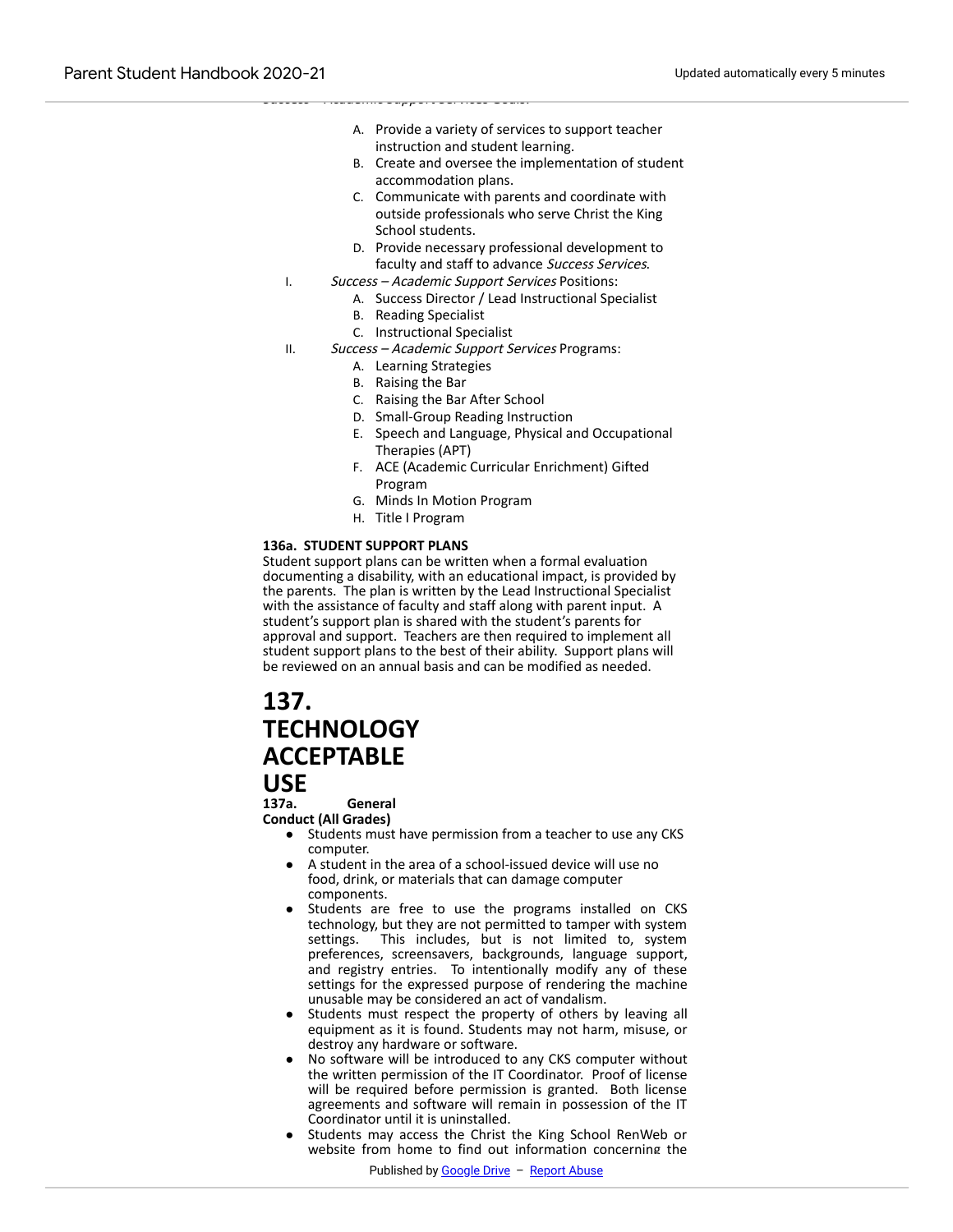$\mathcal{A}$  any attempts to obtain data from (that is,  $\mathcal{A}$  is,  $\mathcal{A}$  is,  $\mathcal{A}$  is,  $\mathcal{A}$  is,  $\mathcal{A}$ school's servers from computers either inside or outside the school's network will not be tolerated. Given appropriate circumstances, this activity may be considered an act of attempted theft. Students may not use another person's ID or password. Likewise, each student is ultimately responsible for how his or her own ID is used. The sharing of passwords is strictly prohibited. Uses of any ID by a student other than the one expressly assigned to him/her may result in disciplinary action, regardless of whether any damage occurs from that use.

- Students may not attempt to circumvent any security measures in place on either the CKS Data Network or on any host, network, or account found on the Internet. Attempting to obtain passwords, both by guessing or through the use of "hacking" programs may be considered an act of attempted theft and be dealt with accordingly. Students may not attempt to access data not intended for their use on either the CKS Data Network or on any server or host found on the Internet. This includes logging onto servers or accounts the student is not expressly authorized to access. Such activity may be considered "hacking" and an act of attempted theft.
- Students may not attempt to disrupt service (commonly referred to as "denial of service attacks") to the CKS Data Network or to any user, host, or network found over the Internet. This includes, but is not limited to, "flooding" of networks with broadcasts, attempts to "crash" a host, or "spamming" of mail or e-commerce services with unwanted messages. Students may not use any kind of means to intentionally interfere with a user's session either on the CKS Data Network or on the Internet.
- Students who violate system or network security may in the process incur criminal or civil liability. Christ the King School will cooperate fully with law enforcement authorities in the investigation of suspected criminal Internet activity originating from the CKS Data Network.
- No student should attempt to test the security of the CKS Data Network. Unauthorized security testing will be considered "hacking" and be dealt with accordingly.
- All data traffic, data files, and Internet site activity on the CKS Data Network is logged and monitored. Students should be aware that their activities may be watched at any time without notification. They will be held accountable for any actions they perform, regardless of whether damage to the CKS Data Network results from that activity.
- CKS, while providing reasonable supervision and electronic filtering, cannot be responsible for inaccurate or objectionable materials which users may access. Students stumbling upon such material should notify a teacher or the IT Coordinator immediately. The IT Coordinator logs and monitors students' Internet use. Students who deliberately or repeatedly go to inappropriate sites will be denied Internet access. Access will be restored after a conference with parents and the promise of the student to cease and desist. A second episode will result in permanent access denial.
- No student will engage in any online gaming or purchasing should Internet sites promoting these activities evade the CKS Internet filters. CKS will NOT be responsible for any financial obligations accumulated by any student violating this policy.
- Information found on the Internet is generally copyrighted and rights of the owners must be respected. Any information used must be properly cited to give credit to the author or it will be considered an act of plagiarism or copyright infringement.
- No student using the CKS Data Network may publish or disseminate through any means information that is defamatory, inaccurate, abusive, obscene, profane, racially or gender offensive, unethical, or illegal.
- No student using the CKS Data Network is permitted to conduct business transactions (including personal, private,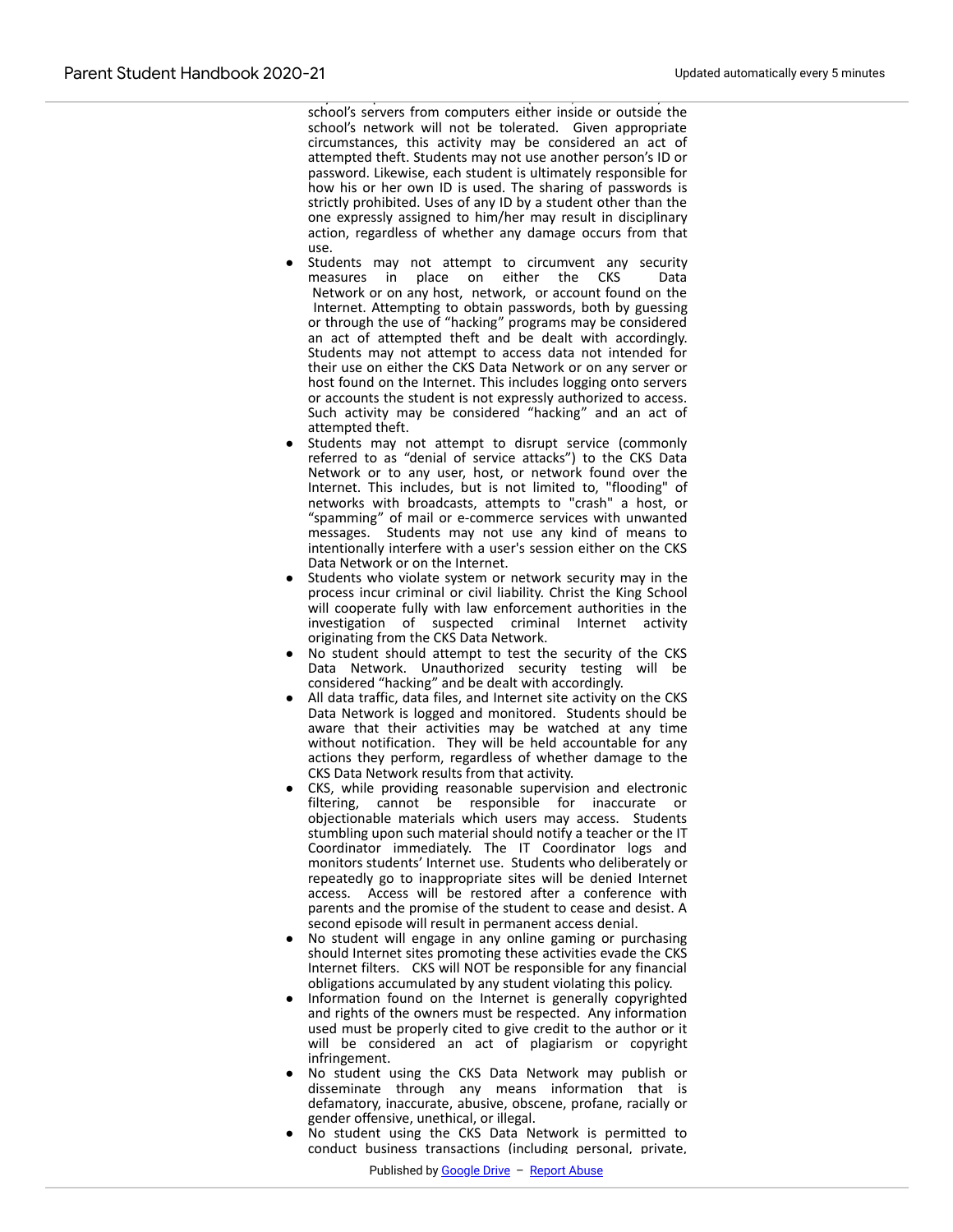Pledge before a student can receive a device. ● All policies and regulations included in the handbook apply to all devices use at CKS.

#### **137c. Online Subscriptions**

● Parents give their consent for their children to use online subscriptions for educational purposes. For example, IXL, Edmodo, Google Classroom, Pearson, etc.

#### **138. TOYS AND PETS**

Students may not bring toys or pets to school without permission from the classroom teacher or principal. Any such item brought to school without permission may be confiscated by a teacher or the principal and held until a parent picks it up.

#### **139. UNIFORMS**

Modest and appropriate clothing supports the learning environment. Uniform dress eliminates competition, streamlines early-morning decisions about clothing, and is economical. CKS uniforms are available from Shannens. School-approved sweatshirts and fleece pullovers are available through Shannens. All uniform items without the CKS logos may be purchased at the store of the family's choice.

> $\triangleright$  Monthly spirit days will be announced. On those days students may wear any CKS T-shirt or CKS team jersey with CKS sweatpants, athletic shorts, or with uniform pants, shorts, skorts, or skirts.

#### **GIRLS' UNIFORM**

#### **PREK-8:**

#### **Bottoms:**

- Grades PreK -5 may wear a CKS plaid jumper or CKS plaid skort
- Grades 6-8 may wear CKS navy skort
- Grades PreK-8 may wear CKS slacks or CKS shorts
- CKS shorts/ slacks **MUST** be worn with a navy, brown,
- needlepoint, or black belt worn in belt loops at the waist. **Tops (PreK-8th):**
	- CKS blouse (short or long-sleeved) worn tucked in
	- CKS white or red knit polo shirt (short or long-sleeved) worn tucked in
	- CKS sweater or CKS sweater vest
	- CKS grey sweatshirt or fleece

#### **Undergarments:**

- Navy/white/nude tights, navy/white knee socks, or plain white ankle-length socks.
- **Leggings may be worn in grades PreK-3rd as undergarments ONLY** (under a uniform skort or uniform jumper). They **MUST** be NAVY in color and they **MUST** be ankle length. Navy leggings may be purchased at Shaheens.

#### **Shoes:**

Shoes must cover the entire foot (e.g dress or tennis shoes). Sandals, slip-on, and clogs are **not** allowed.

- PE Day attire:
	- $\geq$  Tennis shoes must be worn on PE days with CKS uniform

#### **BOYS' UNIFORM PREK-8:**

#### **Bottoms:**

● CKS slacks or CKS shorts—must be worn with a navy, brown, needlepoint or black belt worn in belt loops at the waist

#### **Tops:**

- CKS oxford cloth shirt (short or long-sleeved) worn tucked in
- CKS white or red knit polo shirt (short or long-sleeved) worn tucked in
- CKS sweater or CKS sweater vest
- CKS grey sweatshirt or fleece
- **Undergarments:**
	- .<br>Plain white ankle-length socks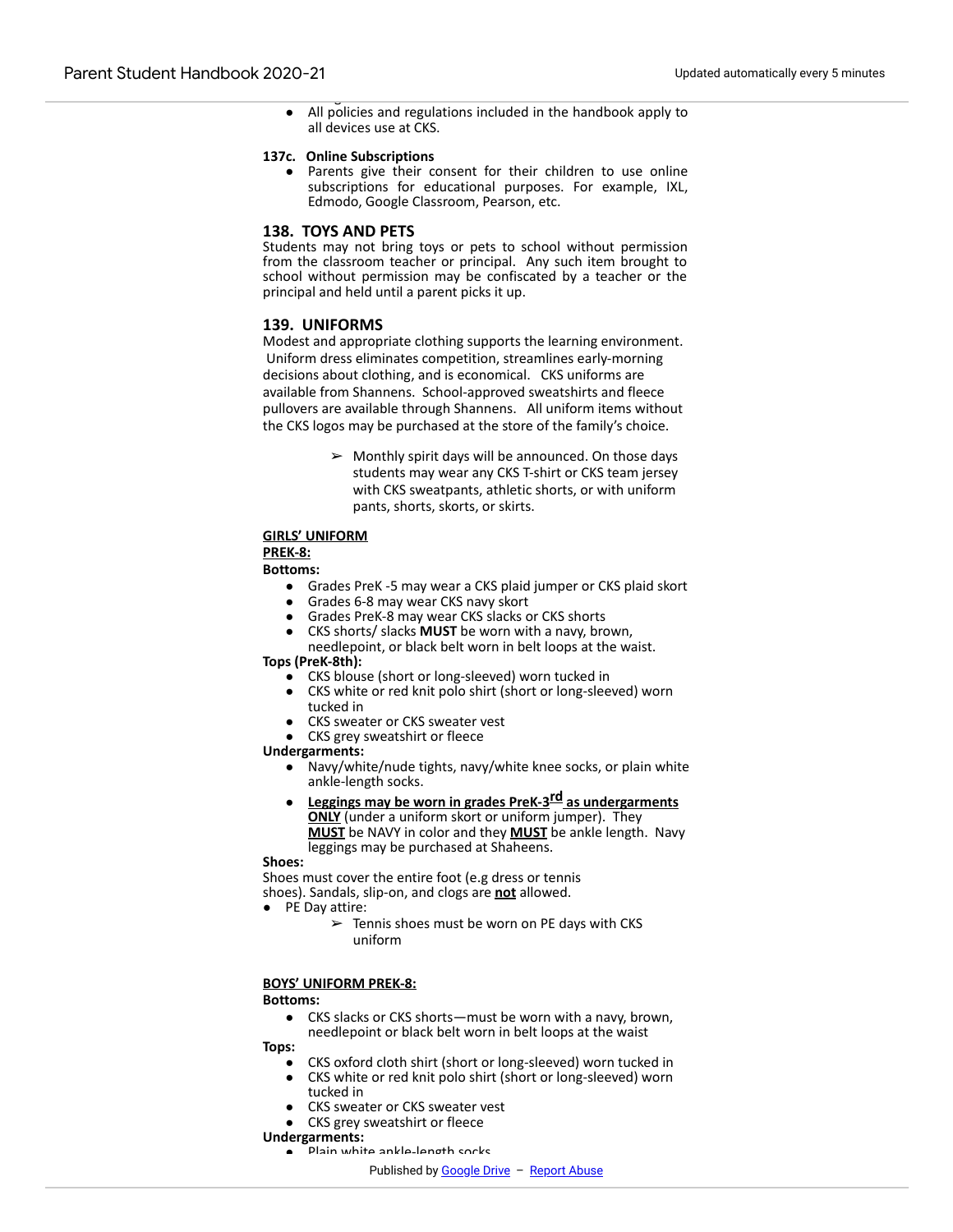● PE Day attire:  $\geq$  Tennis shoes must be worn on PE days with CKS uniform

#### **Hair & Makeup:**

Hair must be neat, clean and out of the eyes. It must be of natural color with no colored streaks or dips allowed. In addition, hair may **NOT** be cut or styled as to interrupt the educational environment, nor contain feathers or weaved threading. Any makeup must be light and look natural. Personal appearance cannot distract from the educational setting of the school.

#### **139a.**

# **UNIFORM**

### **POLICY**

- There will be a standard length for all shorts, skorts and jumpers. Teachers will use a 3X5 index card to verify 3" length.
- All teachers will follow the same procedure to check for uniform length in shorts and skorts. Students will be sent discreetly to the office for a check of length. All skorts and shorts will be fingertip length. If the student's skort or shorts are too short, the parent will be notified and will have two weeks to order a replacement.
- Undershirts must be ALL white.
- Students in grades 5-8 must wear their Student ID badge for the entire school day.
- Middle school students may wear their house shirts each Thursday. For Spirit Days, students may wear CKS t-shirts/clothing.
- Shoes must cover the entire foot. Sandals, slip-on, and clogs are not allowed.
- Students must wear belts.
- Socks must be visible above the shoe.
- Shirts must be tucked in all the way for a belt to be completely visible.
- Sweaters and sweatshirts worn in school must have a CKS logo. **Hooded sweatshirts will not be allowed inside the school building on uniform days.**
- Sweatshirts, jackets, or coats worn outside may be of any style and color, but only such items that otherwise comply with this Uniform Policy may be worn indoors.

#### **139b. IMPLEMENTATION OF UNIFORM POLICY**

Uniform policy (outlined above) must be followed inside the school building during school hours. Homeroom or first-period teachers will check for uniform violations on a daily basis after morning announcements and throughout the day.

\*Non-uniform passes may be used on Mondays only. Uniform code will apply to non-uniform dress. Shorts/jumpers/skort length must be 3" above the knee (as defined above).

#### **139c. CONSEQUENCES OF FAILURE TO COMPLY**

#### **Elementary**

- **First offense:** Uniform violation will be issued.
- **Second offense:** Students will go to the office and a parent will be contacted. Uniform violations will be corrected immediately. If a parent is unable to bring the item to school, the student may be able to borrow a uniform item from the school clinic.
- **Third offense**: Pink slip

**Middle**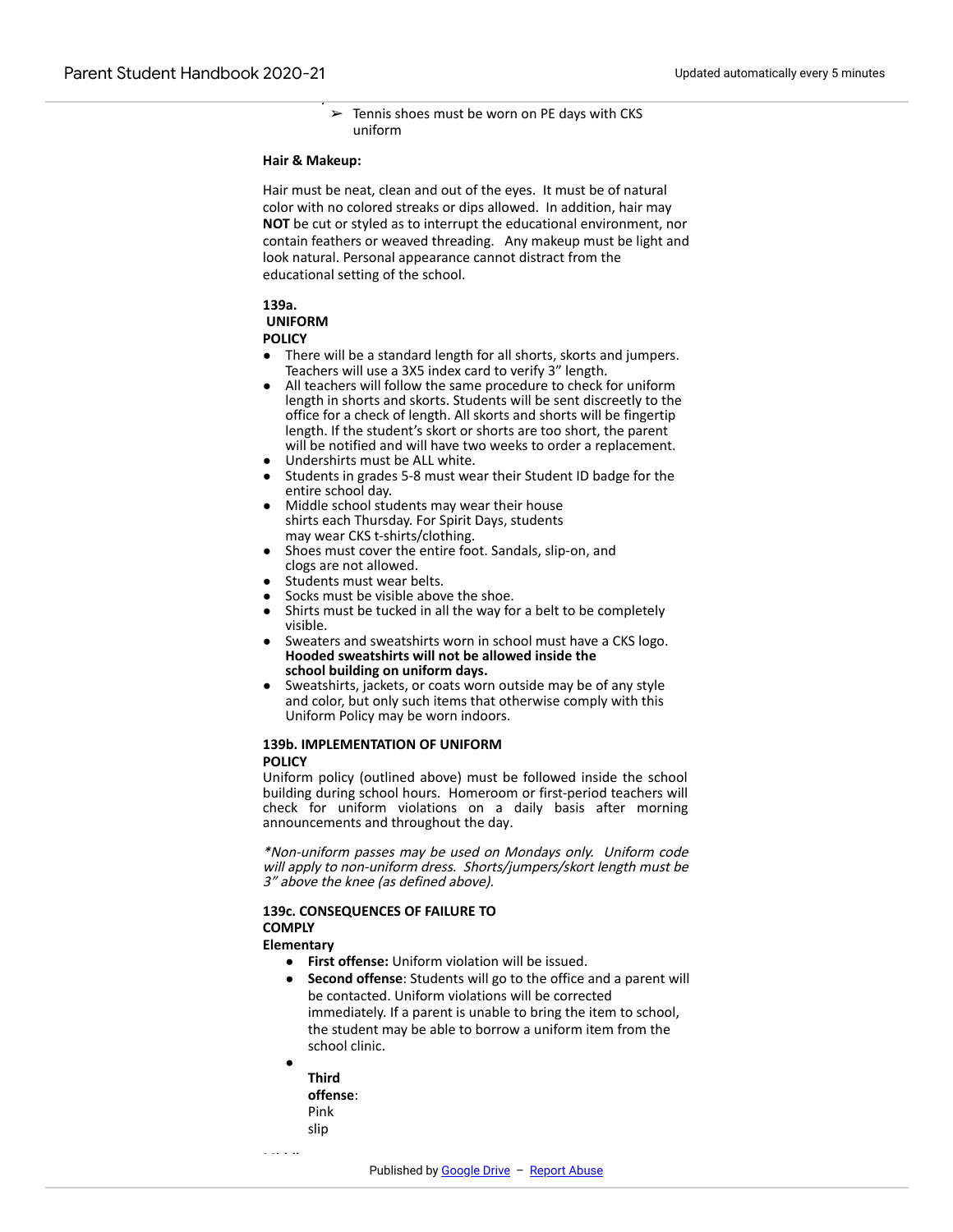**Third offense**: Pink slip

●

#### **139d. NON-UNIFORMS DAYS**

When non-uniform days are awarded as an incentive or reward, students are expected to be modestly dressed. No midriff or torso skin should be visible. No spaghetti or narrow strapped tops for girls, no t-shirts containing references to alcohol, drugs, rock groups, crime, or any offensive sayings are allowed. All skirts, dresses, shoes and shorts must follow the uniform code above. Leggings are not to be worn as pants. Leggings are undergarments and should be worn as such, if at all, on non-uniform days only or as instructed by the Dean of Students.

Sweatshirts with hoods, "hoodies" are acceptable for students to wear on non-uniform days IF no strings are on the hood portion. Hoods MUST remain off the head at all times when indoors, and clothing may not contain references to alcohol, drugs, rock groups, crime, or any offensive sayings or graphics. Teachers and administration are at liberty to ask students to remove a hooded sweatshirt if it is in any way interruptive to the learning environment.

The principal reserves the right to decide what is appropriate.

#### **140. RIGHT TO AMEND**

CKS reserves the right to amend this handbook at any time. Minor changes may occur throughout the school year. Parents are required to submit an electronic signature, through RenWeb, annually.

**Due to the current circumstances with COVID-19, many sections of this handbook are subject to change and updated procedures and policies can be found in our [Reopening](https://www.google.com/url?q=https://ctkschool.net/application/files/3315/9744/7571/Final_Operations_Plan_for_Reopening_CKS_rev_8-13-20.pdf&sa=D&source=editors&ust=1612898998522000&usg=AOvVaw0hoh-1naDBTcVCL28c3xCl) Plan. The school reserves the right to make changes as needed and to determine any course of action at any time.**

**Addendum**

**Covid-19 Considerations**